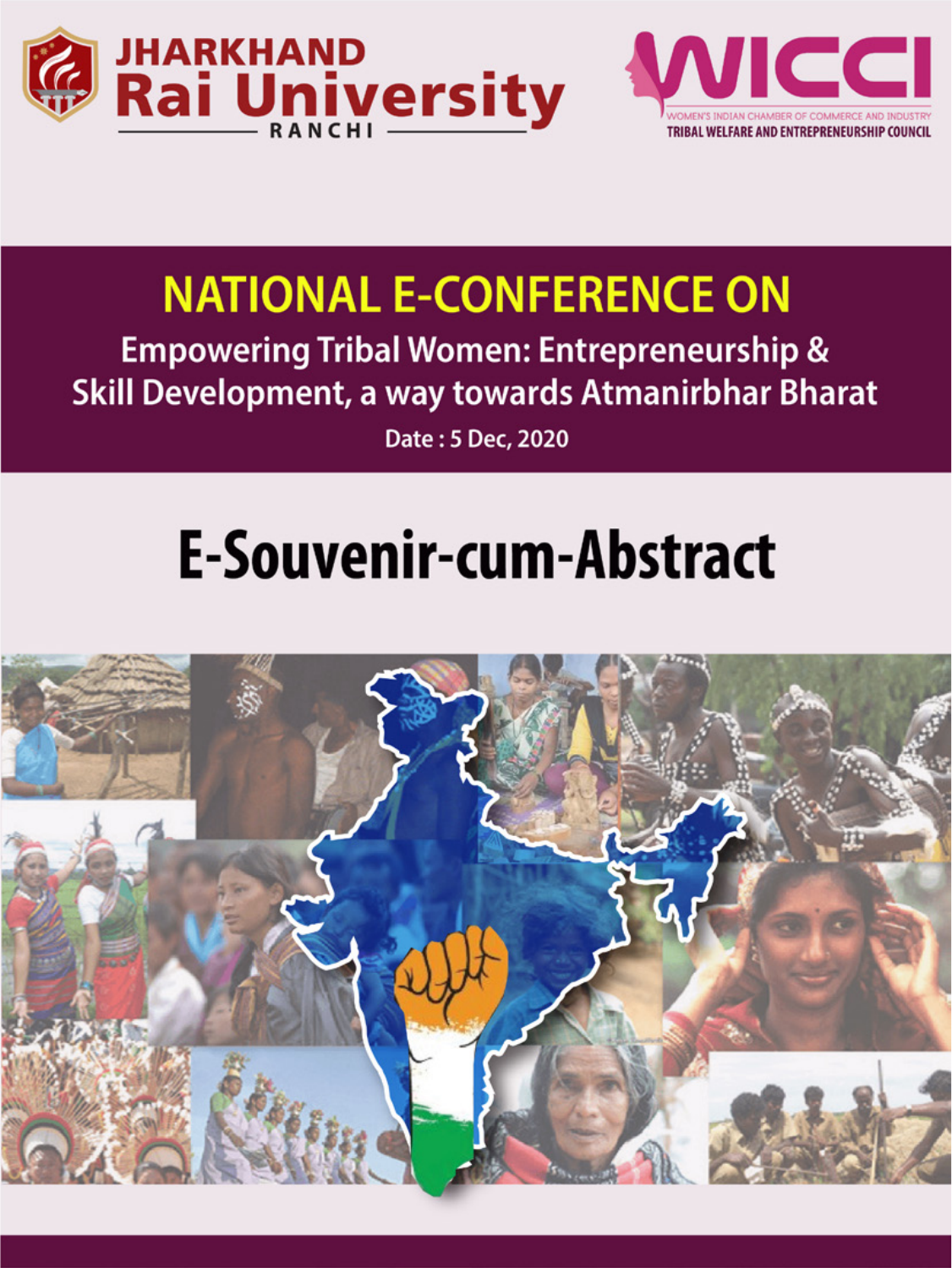





# **Dr. Shraddha Prasad**

Convener : Jharkhand Rai University

**Prof. Rashmi** Convener : WICCI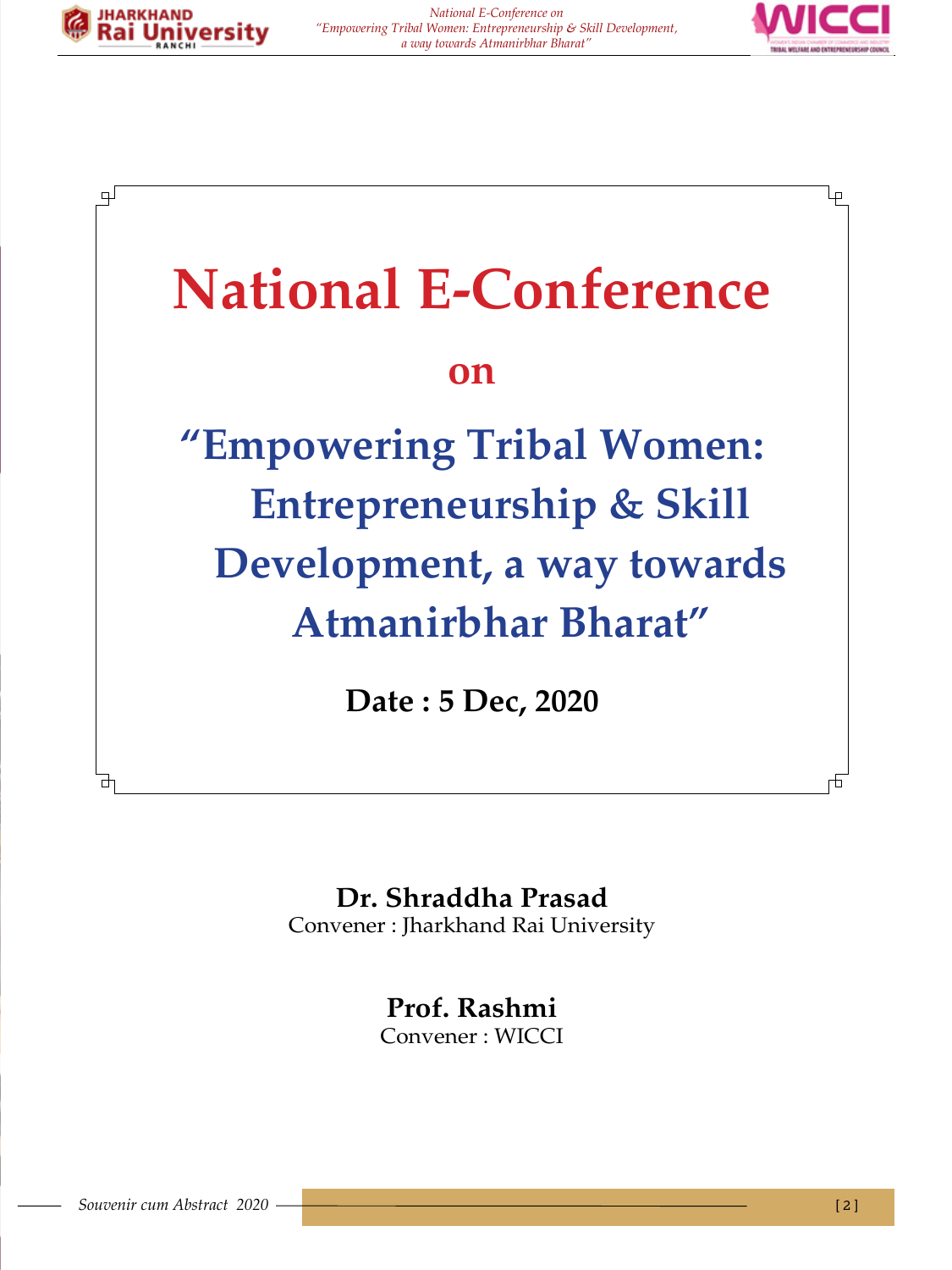





**Prof. (Dr.) Savita Sengar** Vice Chancellor, Jharkhand Rai University

#### **MESSAGE**

*It gives me immense pleasure to announce our National E-conference on "Empowering Tribal Women: Entrepreneurship and Skill Development, A Way towards Atmanirbhar Bharat" "(NCETW 2020) on 5th December 2020. The conference is organized by Jharkhand Rai University, Ranchi in association with "Tribal Welfare and Entrepreneurship Council, WICCI"- with an objective to encourage participation from academic institutions, research scholars, social scientists & other key stakeholders for empowerment of tribal women through skill development by way of greater engagement with government, institutions and global trade.*

*The conference is in the right spirit as it is significant to create a common platform to have a dialogue for an in-depth understanding and analysis of the situation. As a responsible premier academic institution, Jharkhand Rai University is committed towards creating an environment for an all-round and inclusive development of the society. In order to fulfill its role, we have partnered with "Tribal Welfare and Entrepreneurship Council, WICCI"- who is dedicatedly working towards strengthening women entrepreneurship among tribal women folk by creating micro-entrepreneurial activities through skill development and training.*

*I am confident that new ideas, fresh perspectives and research findings, shared in the conference will act as a guiding*  light in leading us to achieve our Hon'ble Prime Minister's vision for "Atmanirbhar Bharat". The elixir churned out *during this "Amrit Manthan" will not only be beneficial for the future generations but also provide "food for thought" in shaping our policy decisions.* 

*I extend my best wishes to all the participants at the e-conference, staff of Jharkhand Rai University, members of WICCI Council and steering & advisory committee for a successful conference.*

 *Prof.(Dr.) Savita Sengar*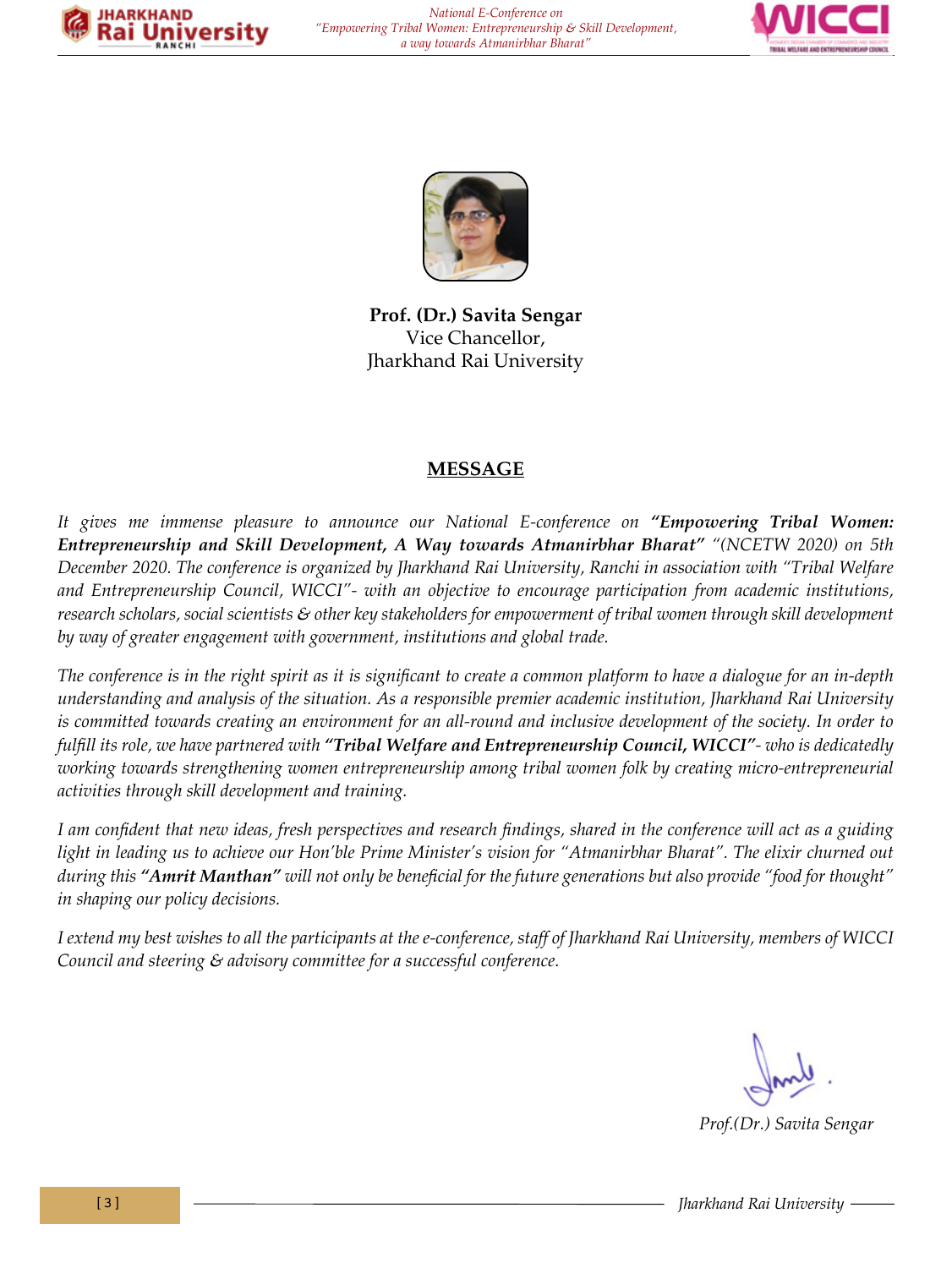



Lр

市

lρ

石

Ļμ

╓┿┑

#### **Chief Patron:**

• Prof.(Dr.) Savita Sengar, Vice Chancellor, Jharkhand Rai University

#### **Patron:**

பு

ᅪ

 $\mathbb{R}$ 

- Dr. Piyush Ranjan, Registrar, Jharkhand Rai University
- Prof. Avijit Ghosh, Ex. CMD, HEC, Board of Governors (BOG) member Jharkhand Rai University

#### **National Advisory Committee :**

- Prof. (Dr.) J K Mahapatra, Ex. Vice Chancellor, Berhampur University, Odisha.
- Prof. (Dr.) Suresh Prasad Singh, Ex Vice-Chancellor, V.K.S.University, Ara, Bihar.
- Prof. (Dr.) B K Sinha, Principal, P K Roy Memorial College, Dhanbad, Jharkhand.
- Mr. Atul Bhatt, CMD- MECON, Ranchi, Jharkhand.
- Mr. Shekhar Saran, CMD- CMPDI, Ranchi, Jharkhand.
- Ms. Kamakshi Raman, Executive Director (HRD) at Management Training Institute SAIL.
- Mr. Ravish Roshan, Executive Director-CEGR, New Delhi.
- Malavika Sharma, Director-The Butterfly Project.
- Er. A.K. Saxena, Ex. Chairman, Institute of Engineers, Ranchi, Jharkhand.
- Mr. Sanjay Mishra, CEO BAL Kalyan Sangh, Member of NITI CSO's

₫

巴

₫

• Dr. Shraddha Prasad - Convener, Jharkhand Rai University

• Prof. Rashmi - Convener, WICCI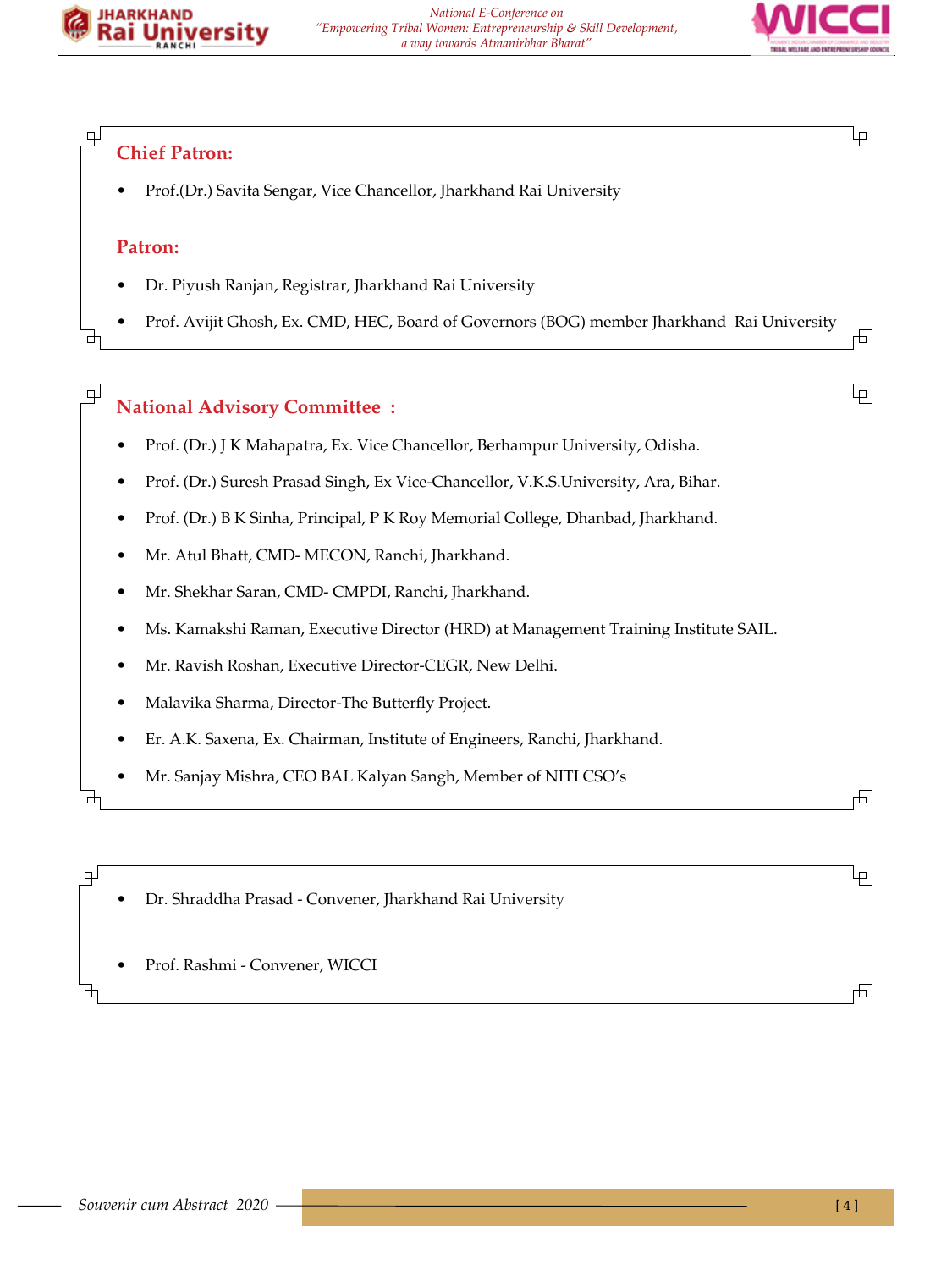



# **Contents**

| MARKETING OF TRIBAL ART AND CRAFT PRODUCTS IN THE LIGHT OF GLOBALIZATION AND MODERNIZATION<br>- Ms. Tulika Mahanty                                                                                                                                     | Page No. [8]  |
|--------------------------------------------------------------------------------------------------------------------------------------------------------------------------------------------------------------------------------------------------------|---------------|
| SOCIAL ENTREPRENEURSHIP IN TOURISM FOR SUSTAINABLE COMMUNITY DEVELOPMENT<br>- Ms. Soumya S. N, Dr. Uday Kumar M.A                                                                                                                                      | Page No. [8]  |
| CONCEPTS AND DIMENSIONS TO TRIBAL WOMEN EMPOWERMENT: THE SOCIO-LEGAL ASPECTS<br>- Vandana Singh                                                                                                                                                        | Page No. [9]  |
| PROBLEMS OF WOMEN ENTREPRENEURSHIP IN MICRO, SMALL & MEDIUM ENTERPRISES IN INDIA: AN ANALYSIS<br>- Kousik Dari                                                                                                                                         | Page No. [9]  |
| ENTREPRENEURSHIP OF TRIBAL WOMEN FARMERS THROUGH SCIENTIFIC PAPAYA CULTIVATION FOR ENSURING<br>LIVELIHOOD SECURITY: A SUCCESS STORY IN JHARKHAND<br>- M.K. Dhakar, Bikash Das, Chandra Shekhar, Rajeev Ranjan                                          | Page No. [10] |
| INDIGENOUS AGROFORESTRY PRACTICES OF TRIBAL & NON-TRIBAL FARMERS IN JHARKHAND<br>- Valeria Lakra, R. B. Sah                                                                                                                                            | Page No. [11] |
| AWARENESS TOWARDS SOCIAL ENTREPRENEURSHIP: A QUALITATIVE STUDY IN DAKSHINA KANNADA DISTRICT, KARNATAKA<br>- Vinyas . H                                                                                                                                 | Page No. [11] |
| IMPACT OF BEHAVIOURAL FINANCE ON INVESTMENT BEHAVIOUR IN ABSENCE OF FINANCIALLY CULTURED<br>OF RURAL INVESTORS<br>- Alka                                                                                                                               | Page No. [12] |
| CHANGE IN LIVELIHOOD PATTERN OF SHGS IN JHARKHAND<br>- Anil Kumar Yadav                                                                                                                                                                                | Page No. [12] |
| CREATING A SAFE WORK ENVIRONMENT & ENTREPRENEURIAL LEGAL SUPPORT –UNDERSTANDING THE EFFECTIVENESS<br>OF POLICE ADMINISTRATION FOR CREATING A SAFE WORK ENVIRONMENT IN THE STATE OF JHARKHAND WITH SPECIAL<br>REFERENCE OF SARAIKELA KHARSAWAN DISTRICT |               |
| - Dr. Soumyamoy Maitra                                                                                                                                                                                                                                 | Page No. [13] |
| EDUCATION TRAINING AND SKILL DEVELOPMENT<br>- Dr. Onima Manki                                                                                                                                                                                          | Page No. [13] |
| WOMEN EMPOWERMENT INITIATIVES<br>- Mr. Sanjay Kumar Mishra                                                                                                                                                                                             | Page No. [14] |
| A POST INDEPENDENCE DEMOGRAPHICAL STUDY OF TRIBAL POPULATION OF JHARKHAND<br>- Dr. Jyoti Prakash                                                                                                                                                       | Page No. [15] |
| EMPOWERMENT OF TRIBAL WOMEN THROUGH SOCIAL NETWORK<br>- Sonali Sinha                                                                                                                                                                                   | Page No. [15] |
| SHG'S, NGO'S AND SKILL DEVELOPMENT OF TRIBAL WOMEN -<br>Mrs. Jayshree Ganguly, Dr. Ajay Kumar Chattoraj                                                                                                                                                | Page No. [16] |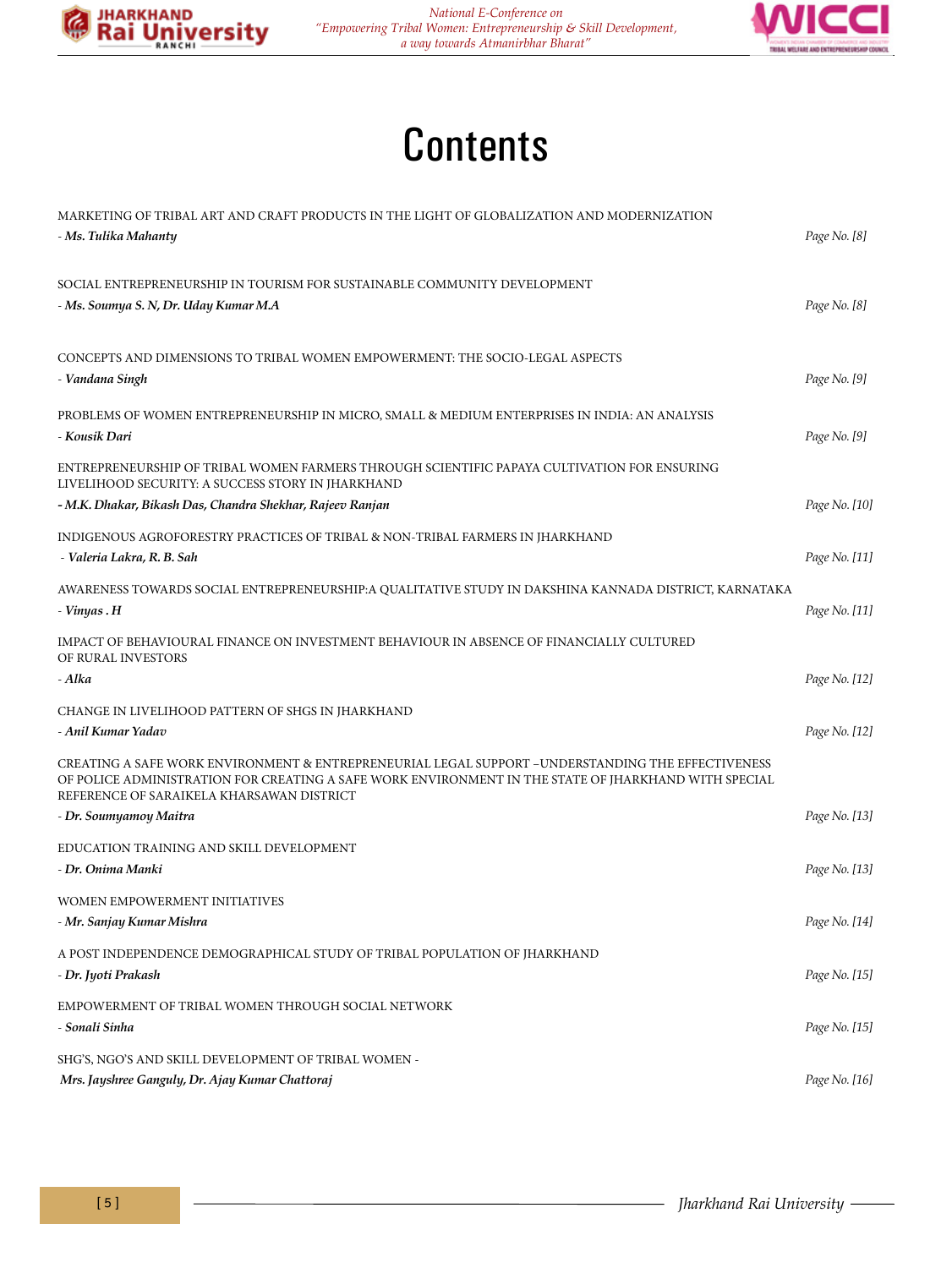



# **Contents**

| ENTREPRENEURSHIP DEVELOPMENT OF TRIBAL WOMEN THROUGH SELFHELP GROUPS (SHGS) FOR ECONOMIC<br>EMPOWERMENT IN TRIPURA                               |               |
|--------------------------------------------------------------------------------------------------------------------------------------------------|---------------|
| - Miss Sudipta Das, Dr. Arobindo Mahato                                                                                                          | Page No. [17] |
| ROLE OF PIG FARMING IN EMPOWERING WOMEN OF JHARKHAND: WAYS, CONSTRAINTS AND ROAD MAP AHEAD<br>- Aishwarya Roy, Nandani Kumari                    | Page No. [17] |
| PRIME MINISTER MUDRA YOJANA AND WOMEN EMPOWERMENT                                                                                                |               |
| - Dr. Neelu Kumari, Nimisha Kumari                                                                                                               | Page No. [18] |
| ANALYZING ENTREPRENEURSHIP OPPORTUNITIES FOR TRIBAL WOMEN OF SARANDA REGION WITH SPECIAL<br>REFERENCE TO JHARKHAND TOURISM POLICY 2015           |               |
| - Jyoti, Satyendra Kishore, Nitesh Bhatia & Rashmi                                                                                               | Page No. [18] |
| A STUDY OF SELF-HELP GROUPS IN KANPUR DEHAT                                                                                                      |               |
| - Ruchika, Shivani Kapoor                                                                                                                        | Page No. [18] |
| TRIBAL WOMEN'S INVOLVEMENT IN SHIFTING CULTIVATION                                                                                               |               |
| - R. Vanlalauvi, Lalnilawma                                                                                                                      | Page No. [19] |
| UNDERSTANDING SOCIAL ENTREPRENEURIAL BUSINESS MODELS IN THE INDIAN CONTEXT<br>- Ms. Roshni Yeshawanth, Dr. Uday Kumar M.A & Mr. Prashanth Kumar  | Page No. [19] |
| EMPOWERMENT OF TRIBAL WOMEN THROUGH ENTREPRENEURSHIP AND SKILL DEVELOPMENT<br>- Snehi Deepika Soreng & Dr. Narendra Singh                        | Page No. [20] |
| SWAVLAMBAN - AN INITIATIVE TO THRIVE TOWARDS DIGNITY                                                                                             |               |
| - Dr. Pallavi Praveen, Dr. Hemlata Kumari, Pronomita Ghosh                                                                                       | Page No. [20] |
| EMPOWERMENT THROUGH UPSKILLING AND DESIGN INTERVENTIONS OF MOONJ CRAFT BY TRIBALS OF UTTARAKHAND<br>- Dr. Dipti Parashar, Aakanksha, Swati Singh | Page No. [21] |
| ROLE OF EDUCATION IN WOMEN SKILL DEVELOPMENT                                                                                                     |               |
| - Sumita Ganguli, Nishi Kant, Dr Sanjeev Sinha, Prof M.K Paswan                                                                                  | Page No. [21] |
|                                                                                                                                                  |               |
| ETHNOMEDICINAL USES OF PLANTS BY INDIAN INDIGENOUS TRIBAL GROUP-A REVIEW<br>- Trishita Audhya                                                    | Page No. [21] |
| ROLE OF WOMEN IN TRIBAL SOCIETY OF THEJUNGLE MAHAL AREA OF JHARGRAM DISTRICT (W.B)<br>- Radhakrishna Kar                                         | Page No. [22] |
| ROLE OF GOAT FARMING IN EMPOWERING WOMEN IN JHARKHAND, WAYS, CONSTRAINTS AND ROADMAP AHEAD                                                       |               |
| - Pallabi Ghosh, Nandani Kumari                                                                                                                  | Page No. [22] |
| EVALUATION OF NUTRITIONAL STATUS OF 0 TO 6 YEARS CHILDREN AT KURSEONG BLOCK                                                                      |               |
| - Mrittika Sarkar, Swarn Prava and Neeraj                                                                                                        | Page No. [23] |
| ROLE OF BANKING SECTOR IN RURAL AREA                                                                                                             |               |
| - Sanjeev Kumar                                                                                                                                  | Page No. [23] |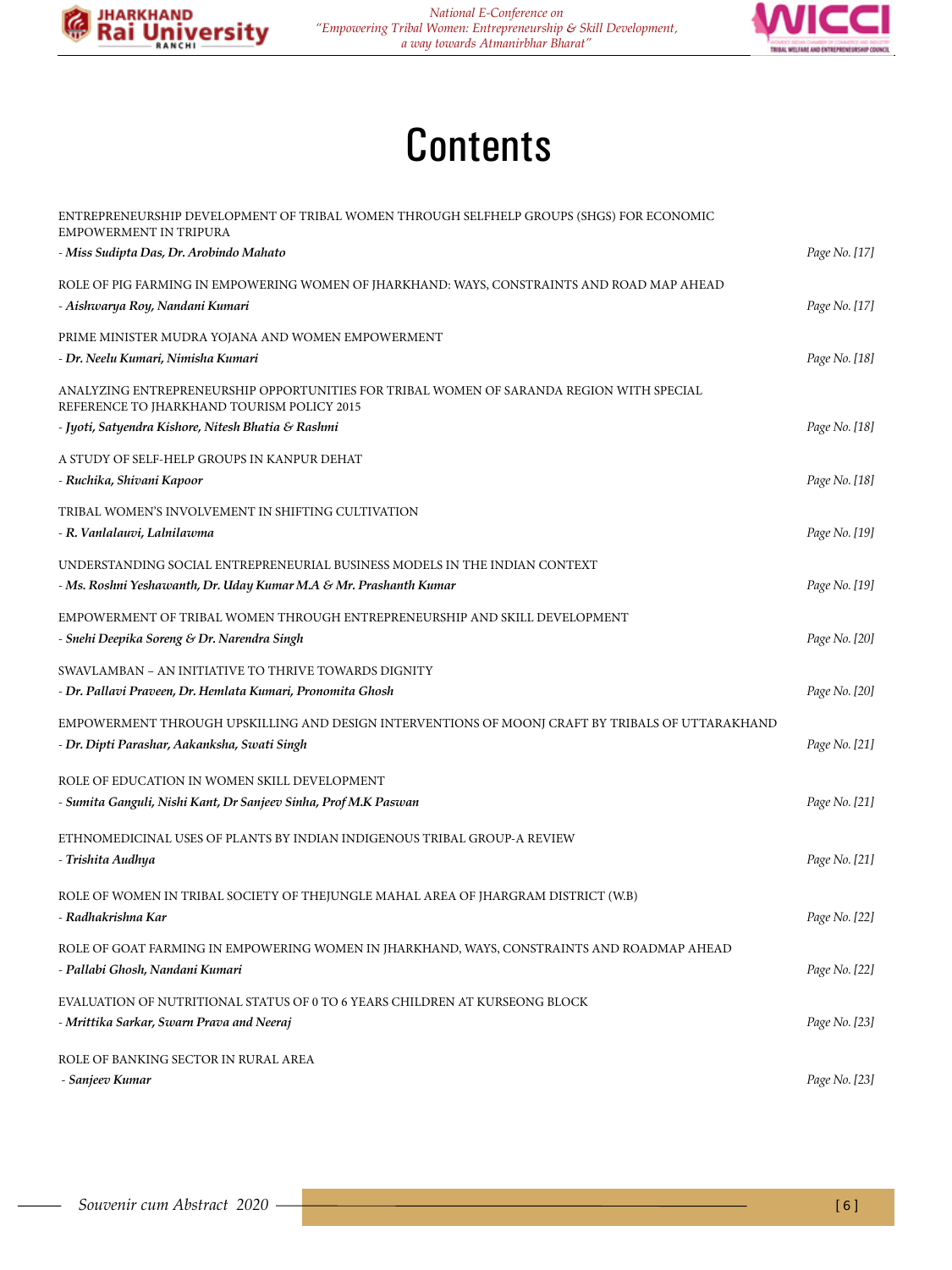



# **Contents**

| FARM TO DOOR-WAY TOWARDS UNIFIED SOCIETY AN APPROACH                                                                                                    |               |
|---------------------------------------------------------------------------------------------------------------------------------------------------------|---------------|
| - Akshata, Laxmi Kumari                                                                                                                                 | Page No. [23] |
| EXPERIMENTAL TRIAL OF YOGIC KRIYA IN CONTROLLING ALLERGIC SYMPTOMS                                                                                      |               |
| - Shruti                                                                                                                                                | Page No. [24] |
| EFFECT OF SELF-HELP GROUPS (SHGS) ON WOMEN EMPOWERMENT: AN EMPIRICAL EVIDENCE OF JHARKHAND                                                              |               |
| - Prof. Ritu Sinha, Dr. Roshan Kumar & Dr. Jay Prakash Verma                                                                                            | Page No. [24] |
| EMPOWERMENT OF RURAL WOMEN IN INDIA (THROUGH SELF HELP GROUPS)                                                                                          |               |
| - Ajitesh Gupta                                                                                                                                         | Page No. [24] |
| EMPOWERMENT OF TRIBAL WOMEN THROUGH MGNREGA-A STUDY OF MGNREGA IMPLEMENTATION IN JAMTARA                                                                |               |
| - Santi Ram Mandal & Dr. Roshan Kumar                                                                                                                   | Page No. [25] |
| INDIGENOUS CRAFTS BY JHARKHAND TRIBES FOR LIVELIHOOD                                                                                                    |               |
| - Rahul Khalkho                                                                                                                                         | Page No. [25] |
| EDUCATION OF TRIBAL CHILDREN IN JHARKHAND                                                                                                               |               |
| - Kumar Rahul & Sumeet Kishore                                                                                                                          | Page No. [26] |
| DECENT JOBS INDICATORS IN MGNREGA- AN ANALYSIS OF RANCHI DISTRICT WITH SPECIAL REFERENCE TO<br>WOMEN EMPLOYMENT                                         |               |
| - Jhumur Samaddar, Dr. Jyoti Prakash                                                                                                                    | Page No. [26] |
| EMPOWERMENT OF TRIBAL WOMEN THROUGH ENTREPRENEURSHIP AND SKILL DEVELOPMENT                                                                              |               |
| - Ajit Kumar Sinha, Shri Pal Mishra, Dr. Kumar Alok Pratap                                                                                              | Page No. [26] |
| INTEGRATION OF NON-TIMBER FOREST PRODUCTS (NTFPS): A MEANS FOR EMPOWERING THE TRIBAL WOMEN<br>IN SELECTED AREAS OF THE DISTRICT ANUPPUR, MADHYA PRADESH |               |
| - Praveen Shyam, Sandeep Kaushik, Anil Kurmi, S Shweta                                                                                                  | Page No. [27] |
| EMPOWERMENT OF RURAL WOMEN THROUGH FARMER FIRST PROGRAMME IN NAGRI BLOCK OF<br>RANCHI DISTRICT                                                          |               |
| - Aloka Bage, Niva Bara & Mintu Job                                                                                                                     | Page No. [27] |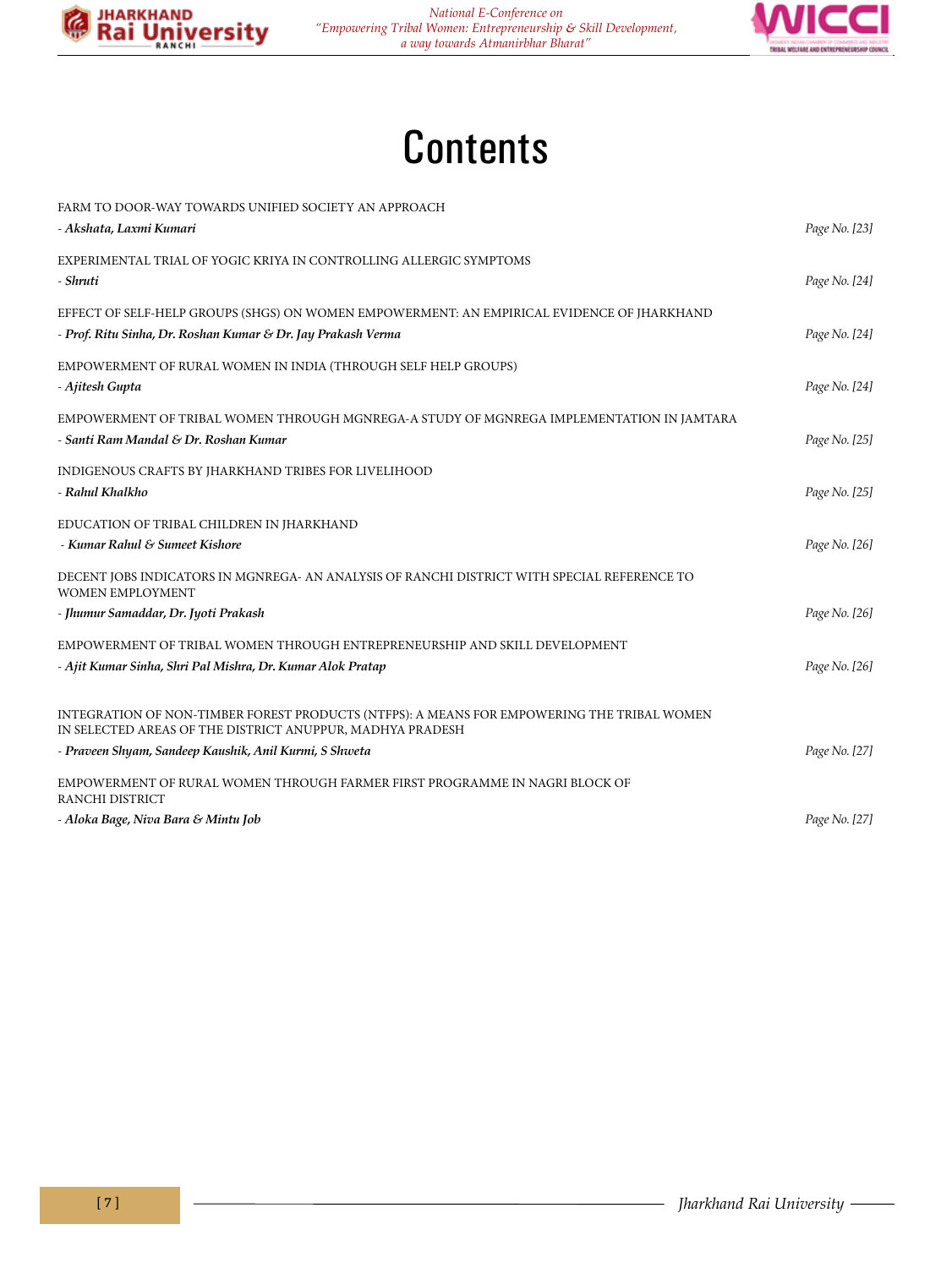

### **MARKETING OF TRIBAL ART AND CRAFT PRODUCTS IN THE LIGHT OF GLOBALIZATION AND MODERNIZATION**

*Associate Professor, NIFT, New Delhi Ms Tulika Mahanty* 

Globalization and corresponding movement of capital, trade and technology has not only impacted nature of work and employment but also disrupted the local supply chain of the outsourced economies. Craft and craftsmen are one amongst the many sectors which have been badly hit; because of the fast changing taste and preferences of the consumers and limited supply of the craft products. The painstaking time taking process and intricate designs, which most of the crafts entail make them expensive with respect to the low cost machine made products and hence less attractive to the price conscious Indian consumer. Advance machinery capable of producing impeccably close replica of the original craft make the task even more daunting for the consumer.

However, the value of a craft does not reside so much in leveraging upon the economies of scale and satiating aspirations of fast fashion of the modern consumer as on its emotional significance. The motifs, colors, weaves or patterns associated with a particular craft do not only reflect the highly intricate traditional knowledge and skills, incrementally learnt across generations but also signify the cultural, religious and social heritage of the practicing communities, across time. It is therefore plausible to assume that such knowledge about the craft and awareness of the associated cultural heritage would enhance the perceived value of the craft product and hence positively affect customer purchase intentions. Relying on customer surveys, some empirical studies have put forth such arguments; however, their validity on the field remains largely unverified.

Drawing from field experiments conducted with a set of 220 college girls in Jamshedpur, this study intends to examine the relationship between awareness and purchase intentions of the craft products. The study found that lack of awareness about the craft was one of the prominent factors behind reduced demand for original craft products and consumer intent to purchase the original craft can be significantly enhanced by imparting knowledge about the craft, it's processes and its historical and cultural significance. Concomitantly, the study also found that series of lectures on popular crafts, live demonstration by the artisans and real time engagement with the artisans in the craft processes can be medium through which appreciation of the crafts can be imbued amongst the participants.

*Keywords: Indian crafts, tribal craft, purchase intention, modernization, knowledge sharing, traditional knowledge*

#### **SOCIAL ENTREPRENEURSHIP IN TOURISM FOR SUSTAINABLE COMMUNITY DEVELOPMENT**

*Ms. Soumya S. N1 & Dr. Uday Kumar M.A2*

<sup>1</sup>Research Scholar, Department of Commerce, Mangalore University | <sup>2</sup>Research Guide, Department of Commerce, Mangalore University

Social entrepreneurship is an approach in which business organisations develop, fund and implement solutions to the social, cultural and environmental issues. A business activity cannot happen outside the society. Hence becomes ethical commitment of the business organisations to share a portion of profit for the welfare of the society that they exist. Today social entrepreneurship has become one of the primary objectives of organisations internal policies. Social entrepreneurship serves as an indicator of local community development. Tourism is an activity of visiting various attractions and sites for entertainment, recreation and education. Tourism sector is one of the largest contributors to the world's economy. Tourism being a destructive industry has greater impact on the socio-economic, cultural conditions of the local community. Therefore tourism organisations emphasise on social entrepreneurship activities that aims at sustainable development of local community. Socio-economic security, infrastructure development and cultural assimilation are the core areas of social entrepreneurship in tourism. From this perspective this theoretical paper focuses on various areas of social entrepreneurship for the sustainable community development. The main objective of this study is to identify various types of social entrepreneurship activities in tourism entrepreneurship and to analyse how they impact on the sustainable local development. This study may help the government, non-governmental organisations and other stakeholders of tourism to fame policy programmes on sustainable community development

*Keywords: Social Entrepreneurship, Tourism, Sustainable Tourism, Community Development*

**JHARKHAND** 

Rai Universit\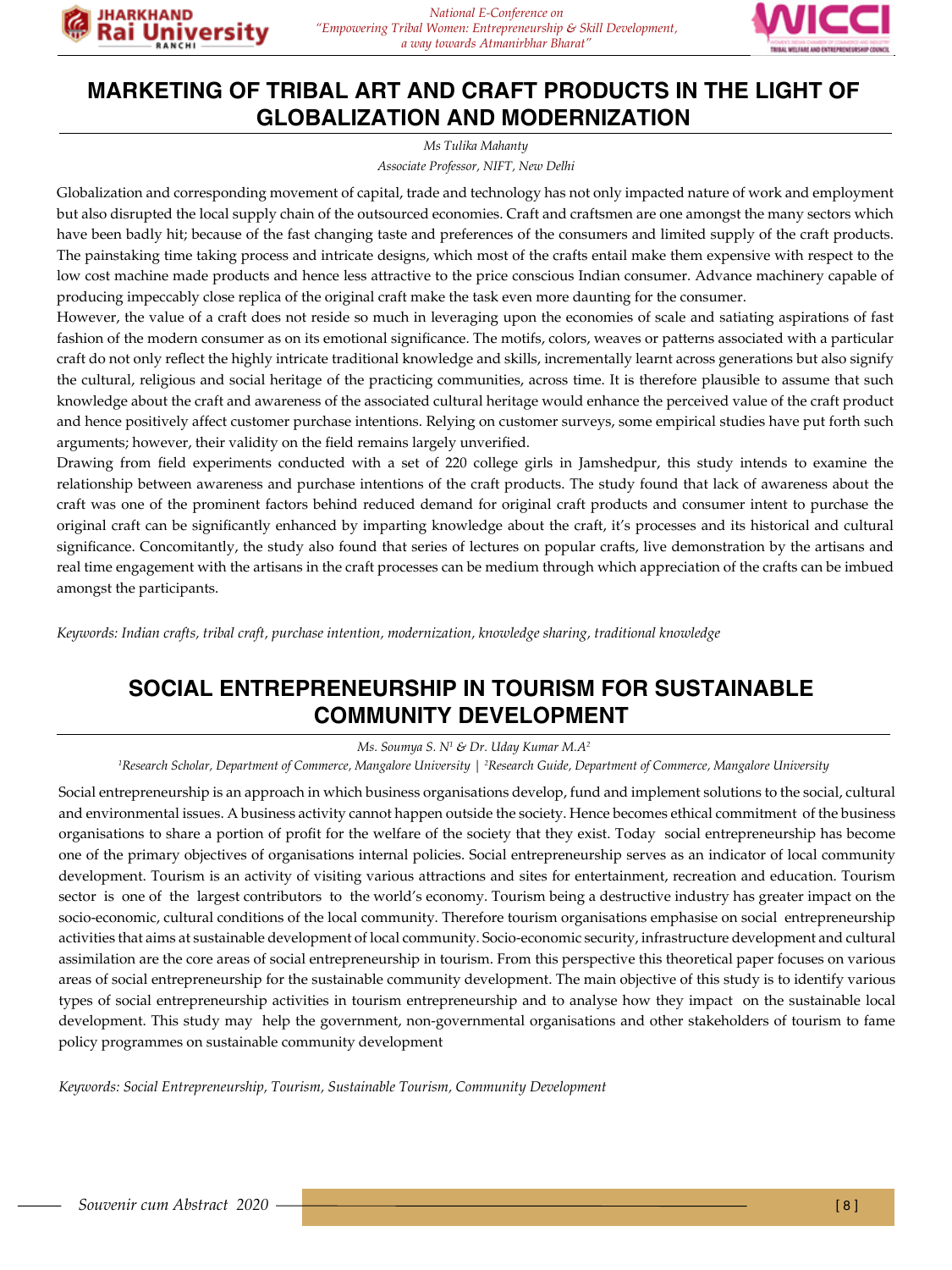

### **CONCEPTS AND DIMENSIONS TO TRIBAL WOMEN EMPOWERMENT: THE SOCIO-LEGAL ASPECTS**

*Vandana Singh*

*Advocate, Jharkhand High Court, Ranchi*

The word empowerment has multidimensional connotations. It is a social process that invokes such power which affects the lives of people by helping them gain control over their lives. Power assumes authority, authority assumes confidence and confidence assumes fearlessness. To be empowered denotes to be fearless. Entrepreneurship, skill development and financial independence of tribal women is possible only if they learn to be strong, they learn to be fearless, they learn to deal with gender specific offences. This article is an attempt to elucidate the various gender specific offences like eve-teasing, molestation, sexual abuse, rape and domestic violence, of which tribal women are victims. The present paper is an attempt to deal with the socio-legal aspects to the concepts and dimensions of tribal women empowerment and how these offences, being by product of the deep rooted patriarchal thought process are big impediments in the empowerment process of tribal women. Any attempt towards empowerment shall be futile if tribal women are beaten black and blue by their own family members and the worst part being that they are made to believe that that there is nothing wrong in being physically assaulted. This mindset is an antithesis to tribal women empowerment. This paper is an attempt to elucidate that attitudinal change is a must to empower tribal women. It has to be inculcated in their psyche that physical assault is not to be tolerated at any cost and that they have a right to live in the world as free human beings with due respect and without fear. This change is also warranted on the social platform, as the society is still fond of pointing fingers towards the victim, rather than questioning the offender. It is high time, the society starts introspecting the misdeeds of the perpetrator of the crime, instead of questioning the timings and dressing of the victim. This paper shall further discuss how important it is to do away with the word IGNORE. Tribal women have to be made to understand that being whistled at, laughed at, called by names, gestured obscenely, sung songs at is not be ignored at any cost. Ignorance is no more a bliss and any idea of tribal women empowerment shall be a distant dream as long as they keep ignoring actions affecting their self-respect and dignity. The expression of empowerment is synonymous with self-confidence, self-respect and self-worth and gender specific offences tends to snatch all these at one go. Apart from being financially independent, tribal women need to be self-reliant, so that they can be part of the decision making process. Tribal women cannot enjoy power over their lives as well as members of the society until and unless they are prevented from being subjected to offences made against them for being members of a specific gender. Tribal women to be empowered need to have a voice of their own, after all that is the first sign of being empowered

*Keywords: Empowerment, Tribal Women, Gender specific offences, Attitudinal change, Fearlessness, Self-confidence, Self-respect, Self-worth, and Dignity.* 

## **PROBLEMS OF WOMEN ENTREPRENEURSHIP IN MICRO, SMALL & MEDIUM ENTERPRISES IN INDIA: AN ANALYSIS**

*Kousik Dari* 

*Assistant professor, Department of Commerce, Nabagram Hiralal Paul College, University of Calcutta, West Bengal*

Micro, Small and Medium Enterprises (MSMEs) play a vital role for the growth of Indian economy by contributing 50% of industrial output, 40% of exports, employing 120 million people in India, create 11.10 crores jobs every year and produce more than 8000 quality products for the Indian and international markets. But in the globalised world, Women owners are playing a vital role and they have become an integral part of the global quest for the sustained economic development and social progress. Entrepreneurship among Women is relatively recent phenomenon. Women Entrepreneurship is gaining importance in India. In the India, more and more Women are taking up entrepreneurial activity especially in (MSMEs).Women owners captured 13.72% of MSME sector as a whole and the percentage distribution of enterprises in Micro (14.19), in small (5.06) and Medium (4.21) both are in rural and urban areas. At the same time Women entrepreneurs are facing problems like shortage of finance, marketing, stiff competition etc. For the said problems government of India takes necessary steps to remove it by way of giving training programmes, make aware of the schemes and plans of government, making provision of micro credit and providing special relief announced by the Govt. of India in first tranche of economic package on May 13, 2020 during COVID 19 etc. This paper primarily focuses on the problems faced by Women entrepreneurs in the business environment.

*Keywords: Entrepreneurship, MSMEs, Women Ownership*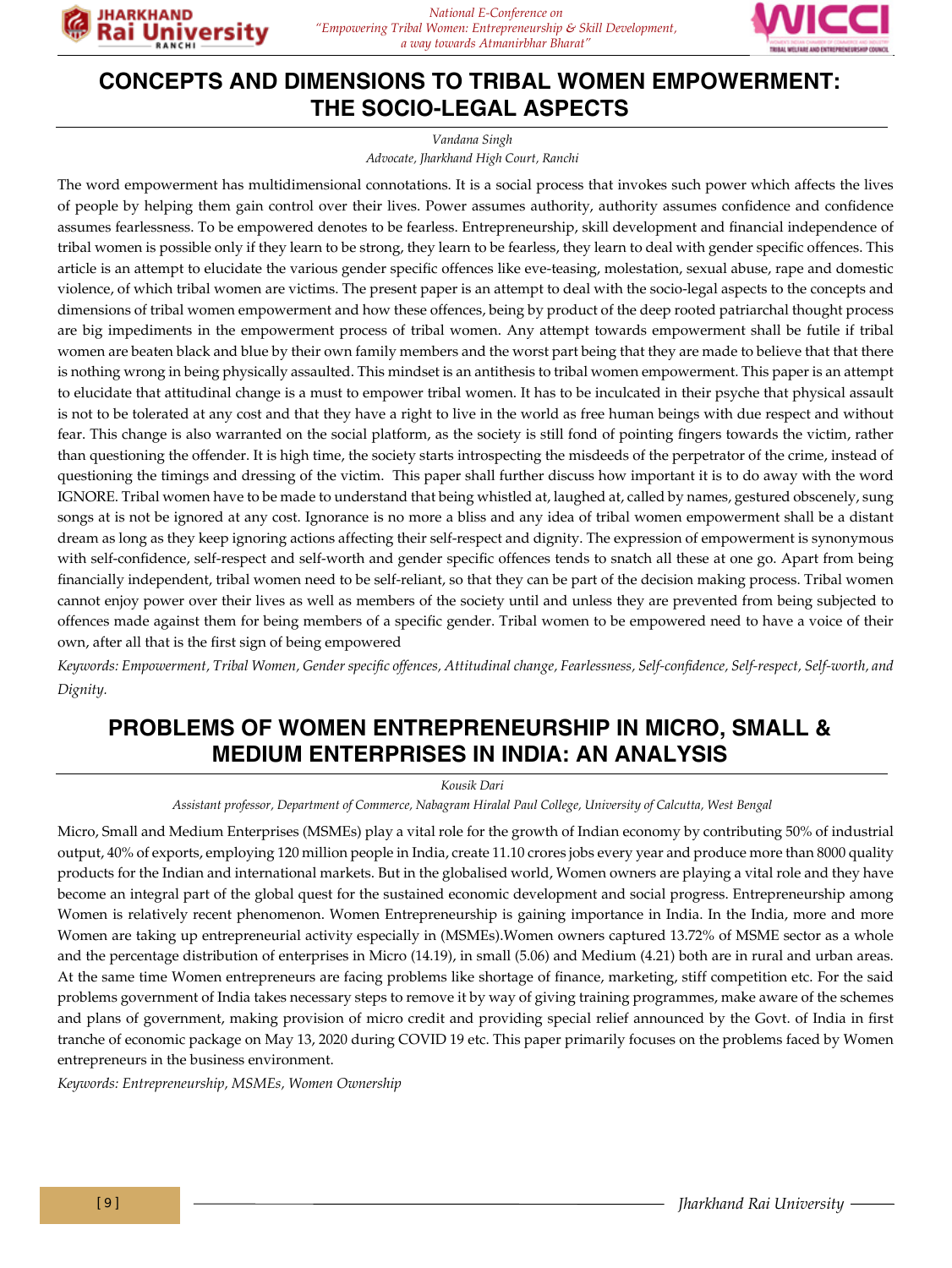



#### **ENTREPRENEURSHIP OF TRIBAL WOMEN FARMERS THROUGH SCIENTIFIC PAPAYA CULTIVATION FOR ENSURING LIVELIHOOD SECURITY: A SUCCESS STORY IN JHARKHAND**

*M.K. Dhakar1 , Bikash Das1 , Chandra Shekhar2 , Rajeev Ranjan2*

*1 ICAR-Research Complex for Eastern Region, Farming System Research Centre for Hill and Plateau Region, Ranchi 2 Professional Assistance for Development Action (PRADAN), Ranchi*

Papaya is one of the important fruit crop in Jharkhand. The tribal people of the state grow papaya plants mainly in backyard gardens. Although, the papaya fruits produced in the homestead are consumed by the farmers as well as being sold in the market, scientific papaya cultivation is at its infancy among the tribal farmers of the state. To bridge this gap, technology demonstration on scientific papaya cultivation was undertaken during 2018-19 by Farming System Research Centre for Hill and Plateau Region, Ranchi of ICAR RCER, in Gumla, Ranchi and Lohardaga district of Jharkhand, under the Tribal Sub Plan of ICAR-All India Coordinated Research Project (AICRP) on Fruits.

For mobilization of tribal women farmers, hand-holding support of PRADAN (Professional Assistance for Development Action), a NGO working in the field of farm livelihood was obtained. Before planting, extensive field trainings (8 nos.) as well as exposure visits of tribal women farmers regarding scientific papaya cultivation were undertaken. The emphasis was given on field trainings in village itself to group of women farmers. The trainings were imparted to total 600 tribal women farmers.

Technology demonstration with papaya varieties Red Lady, NSC 902 and Ranchi Local was undertaken in more than 600 tribal women farmers' fields (30,000 plants). The inputs like fertilizers, insecticide and fungicides were distributed to the papaya growers. Mrs Roopvanti Didi of village Dubang of Lohardaga district planted 45 nos. papaya plants of variety Ranchi Local in an area of nearly 200 m2. She obtained 38 fruiting plants and started selling vegetable purpose papaya after the plants attained 5-7 months of age. She sold around 65% of her produce as vegetable papaya with net income of Rs. 8550/- and rest of as ripe fruits with net income of Rs. 7400/- after 10-13 months of planting. So, she earned a total of Rs 15950/- by cultivation of papaya variety Ranchi Local. The micronutrient application specially Boron application (0.3%) was demonstrated among women farmers. The boron application (4 sprays) minimized the flower and fruit drop to the tune of 22-35% and increased the yield up to 15-20% irrespective of the variety. The papaya ring spot virus (PRSV) is the major disease in the region. To limit its spread through vector, integrated approach was followed by planting of disease free seedlings, avoiding the virus host plants like cucurbits and solanaceous vegetables near papaya field, uprooting of weeds, and spray of neem oil at monthly interval and use of systemic insecticides. This approach helped in minimizing the PRSV incidence up to 50-60%.

This initiative has proven successful in boosting income of farmers to the range of Rs 1200/- to 175000/- depending upon area under cultivation and management practices adopted. Considering the demand of the planting material and looking at the opportunity of entrepreneurship development among the tribal women farmers, it was decided on a participatory mode to promote papaya nursery raising in the region during 2019-20. For this, training on "Improved Papaya Nursery Raising" was imparted to 06 progressive women farmers from Gumla and Lohardaga districts. During the month of April-May, 2020, more than 28000 number of papaya seedlings were produced and sold by the trained papaya nursery growers to nearly 1000 farmers of Lohardaga and Gumla district. By sell of the plants at an average rate of Rs 10 per plant, the entrepreneurs could earn average profit of Rs. 12000/- in a period of three months. The Additional income from the nursery particularly during the lockdown period of COVID-19 has been a boon for the farmers.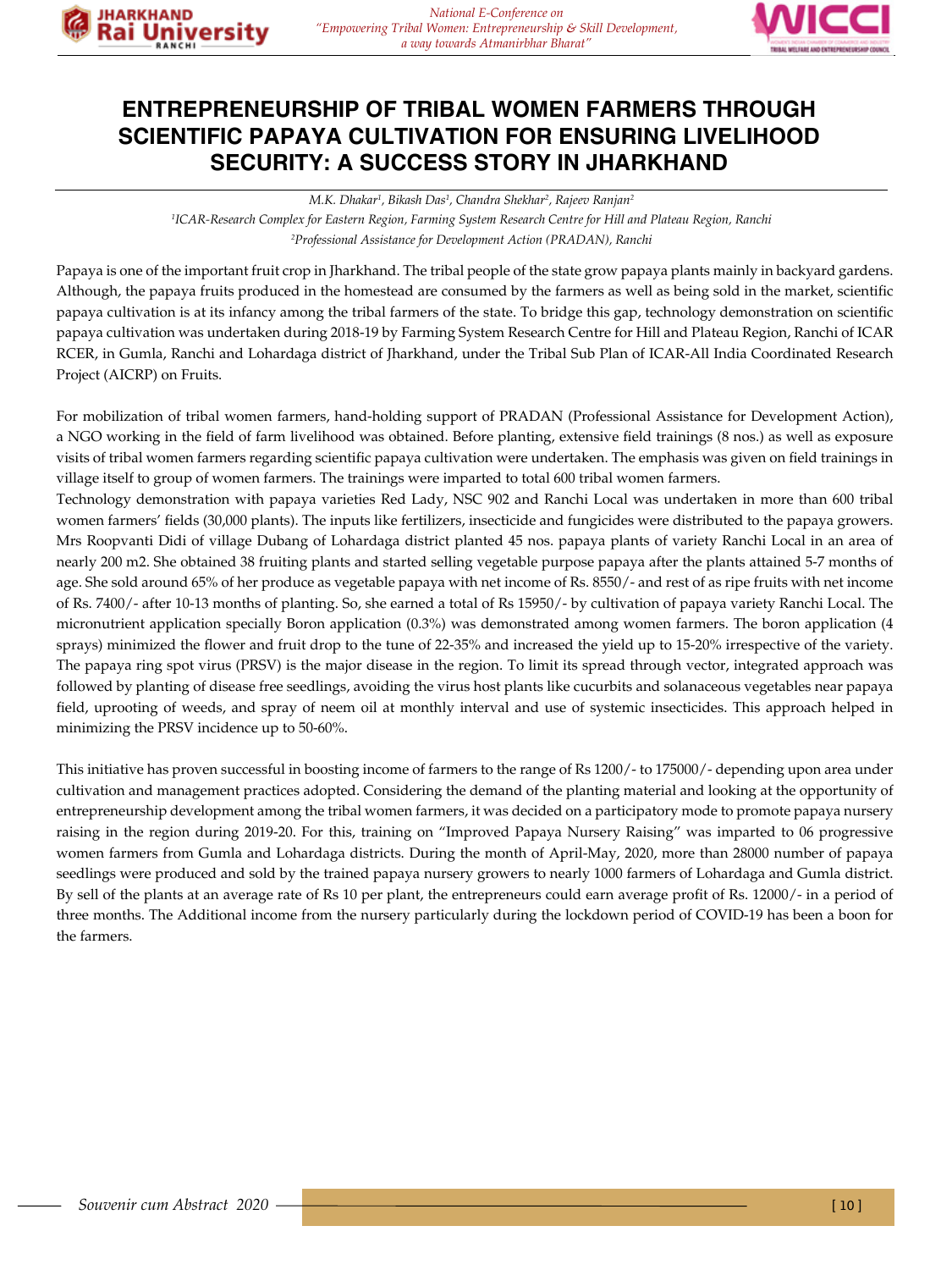

*National E-Conference on "Empowering Tribal Women: Entrepreneurship & Skill Development, a way towards Atmanirbhar Bharat"*



#### **INDIGENOUS AGROFORESTRY PRACTICES OF TRIBAL & NON-TRIBAL FARMERS IN JHARKHAND**

*Valeria Lakra1 , R.B. Sah2*

<sup>1</sup>Dr. Valeria Lakra, Associate Professor (Extension Education), DEE Unit, Birsa Agricultural University, Ranchi. *2Dr. R.B. Sah, Assistant Professor, Faculty of Forestry, Birsa Agricultural University, Ranchi*

Jharkhand a state in Eastern India has 24 districts. Among these districts 6 districts have more than 50% tribal population where indigenous farming systems are practised. The existing agroforestry systems practised by them are also traditional. Keeping this issues in consideration a study was sponsored to Birsa Agricultural University, with the objectives to identify and compare major indigenous agroforestry systems between tribals and non-tribal farmers. Secondly also to assess the effects of Agroforestry systems among them . The study was carried out purposively in three districts of Jharkhand having a common characteristics of higher percentage of tribal population. The study revealed that, a great majority of the respondents (97%) and non-tribal respondents (93%) reported for planting of trees in their land. The existing agroforestry practices in the sample areas were grouped into two main classes: 1. Home garden and 2. Multipurpose Trees on crop lands. A great majority of respondents (80%) from tribal and non-tribal group agreed to plant trees in their homestead areas. They planted different trees of their interest at the boundary of the home garden and in the middle of the home garden grew different vegetables. A great majority of the tribal respondents (81%) and non-tribals (56%) respondents planted trees on the boundary of the unbunded upland. In relation to utilities of Multi Purpose Tree Species (MPTS) more than 80% of tribals reported for fruits, timber and trees for fuel wood where little more than 50% of non-tribals reported for the same purposes. Regarding effects of agroforestry the study revealed that due to the indigenous practices, less fuel wood was harvested from their agroforestry systems, less fodder was produced and about 83% of them reported as not able to meet their timber requirements. Among the traditional and indigenous agroforestry practices, crop rotation in bunded and unbunded uplands were most commonly practised by the tribal farmers. Thus, in order to empower the farmers they should be encouraged to adopt scientific method of agroforestry practices to meet their requirements for their better livelihood and sustainable development.

#### **AWARENESS TOWARDS SOCIAL ENTREPRENEURSHIP:A QUALITATIVE STUDY IN DAKSHINA KANNADA DISTRICT, KARNATAKA**

*Vinyas .H*

*1 Dr. Valeria Lakra, Associate Professor (Extension Education), DEE Unit, Birsa Agricultural University, Ranchi. 2Dr. R.B. Sah, Assistant Professor, Faculty of Forestry, Birsa Agricultural University, Ranchi*

The aim of social entrepreneurship is business for a social cause. It is a combination of social service and entrepreneurship. The concept of social entrepreneurship came in to force in the academic world of late 1990s in united states. It has a mission of solving social problems. Social entrepreneurship is successful in terms of not the large profits, but in the immeasurable social impacts. There are more benefits from social entrepreneurship for removal of poverty, solution for unemployment, development of agriculture sector and positively impact on society. Itis one of the concepts of philanthropy, includes innovativeness in treating social problems and innovating entrepreneurial practice are the main characteristics of social entrepreneurship. In this scenario social entrepreneurship has been receiving greater recognition from the public (S.Bacq and F.Janseen 2011). Social entrepreneurship focuses on long term capacity rather than short-term financial gains and has an explicit and social mission, whereascommercial ventures has a mission of profit. This paperexplains howthepeopleperceives the concept of social entrepreneurship.

*Keywords: Social- Entrepreneurship-Service-People*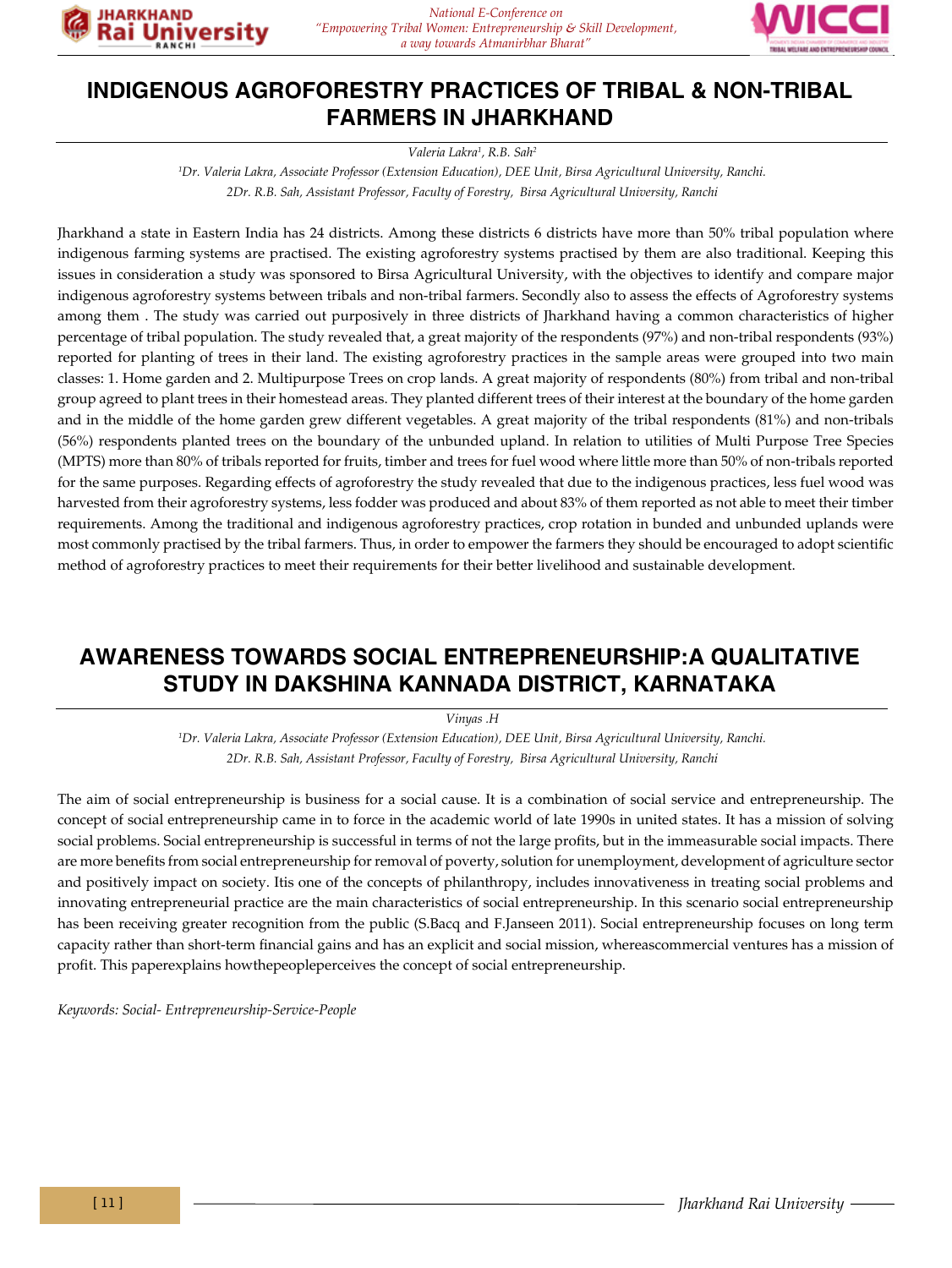

# **IMPACT OF BEHAVIOURAL FINANCE ON INVESTMENT BEHAVIOUR IN ABSENCE OF FINANCIALLY CULTURED OF RURAL INVESTORS**

*National E-Conference on* 

*a way towards Atmanirbhar Bharat"*

*Alka*

*Research Scholar, University Department of Commerce and Business Management, Ranchi University, Ranchi*

 In the emerging economy saving and investment are becoming the need of the individuals to meet their future demands and in this emerging economy behavioural finance is a new approach that aims to combine behavioural and cognitive psychological theory with standard economics and finance to provide consequences for why investors make irrational financial decision. The behavioural finance draw attention that different people have different behaviour and behaviours affect their investment decision. The irrational decision making is the result of behavioural finance. As we all know that the maximum population of India lives in village and the individual saving and investment pattern plays an important role in any economy. Therefor the rural segment also have a strong impact on the economy of India. There are many factors surrounded the rural investors – future expectation, demographic characteristics, no. of credit usages, behaviour towards loan, illiteracy, their income, age, family size, technology and due to nil or lack of knowledge about fundamental and technical analysis the behavioural finance have strong impact on the investment decision of rural investors, which result to irrational investment decision making. The source of income of rural investors are also very limited and due to this they are not in position to take any risk, which strengthen the rural investors to take irrational decision instead of going technical or fundamental decision.

*Keywords: Behavioural finance, rural investor, Investment, Technical analysis, Fundamental analysis.*

#### **CHANGE IN LIVELIHOOD PATTERN OF SHGS IN JHARKHAND**

*Anil Kumar Yadav*

*Assistant Director, State Institute of Rural Development, Ranchi*

Jharkhand is a State in Eastern India carved out of the southern part of Bihar on 15 November 2000. Jharkhand State Livelihood Promotion Society (JSLPS) with the support from Ministry of Rural Development and National Rural Livelihood Mission (NRLM) has taken the initiative of organizing women from 10 blocks across districts belonging to ST and SC community through selfhelp groups, providing them with technical support for productivity enhancement through adoption of Package of Practices, promoting micro enterprises, skill up-gradation training and facilitating business development services through Self Help Group and their organizations and enhancing their livelihoods. National Rural Livelihood Mission (NRLM) works towards creating robust institutional platforms of the rural poor, especially women, in the form of Self Help Groups (SHG) and their federations, to improve their access to financial services, and thereby build their sustainable livelihoods. The strength of NRLM has been its ability to energise the communities and involve them in building sustainable livelihoods, largely based on land. The word "saving" contained broadbased meaning and numerous explanations. In economic contexts, saving is defined as the residual income after deducting current consumption over a certain period of time (Browning & Lusardi, 1996; Warneryd, 1999). In general, poor households tend to save for many reasons: to meet working capital needs of a small business, to pay children's school fees, household consumption, religious ceremonies, to purchase a piece of land, to renovate a house, and so on.

This study made an attempt to objectively demonstrate linkage between credit and saving programmes & livelihoods of the rural population. This study has also made an attempt to analyze the change that has happened in the status of families participating in this programme, resulting into their improved income and also livelihood options for them and documenting objectively the process of change that has been promoted by JSLPS over last two to three years. An understanding of changing status of livestock's, agricultural assets and improving the situation of loan from non-formal sources to formal sources are some of the proxy indicators of improvement of situation. The overall objective of this study was to assess the status of savings mobilization of rural households through savings and credit activities and the types of benefits they obtained. The major issues related to the smallholder women producers in agriculture and livestock rearing are as follows: Lack of organizational cohesiveness either as occupational group or as social group, Low productivity in agriculture due to inadequate extension and business development services, Poor market facilitation and limited available backward and forward linkages, Limited or no integration in the existing value chains, Lack of Market Information.

Jharkhand is one of the richest states in country with 36.7 % population below poverty level. The intervention like JSLPS and NRLM has certainly made an impact in terms of income enhancement of families participating in small credit and saving programme. It was found that the project implemented over last two three years has made significant impact in terms of change in lives of the community and the same has been reflected in the study undertaken.

*Keywords: Jharkhand State Livelihood Promotion Society (JSLPS), National Rural Livelihood Mission (NRLM)*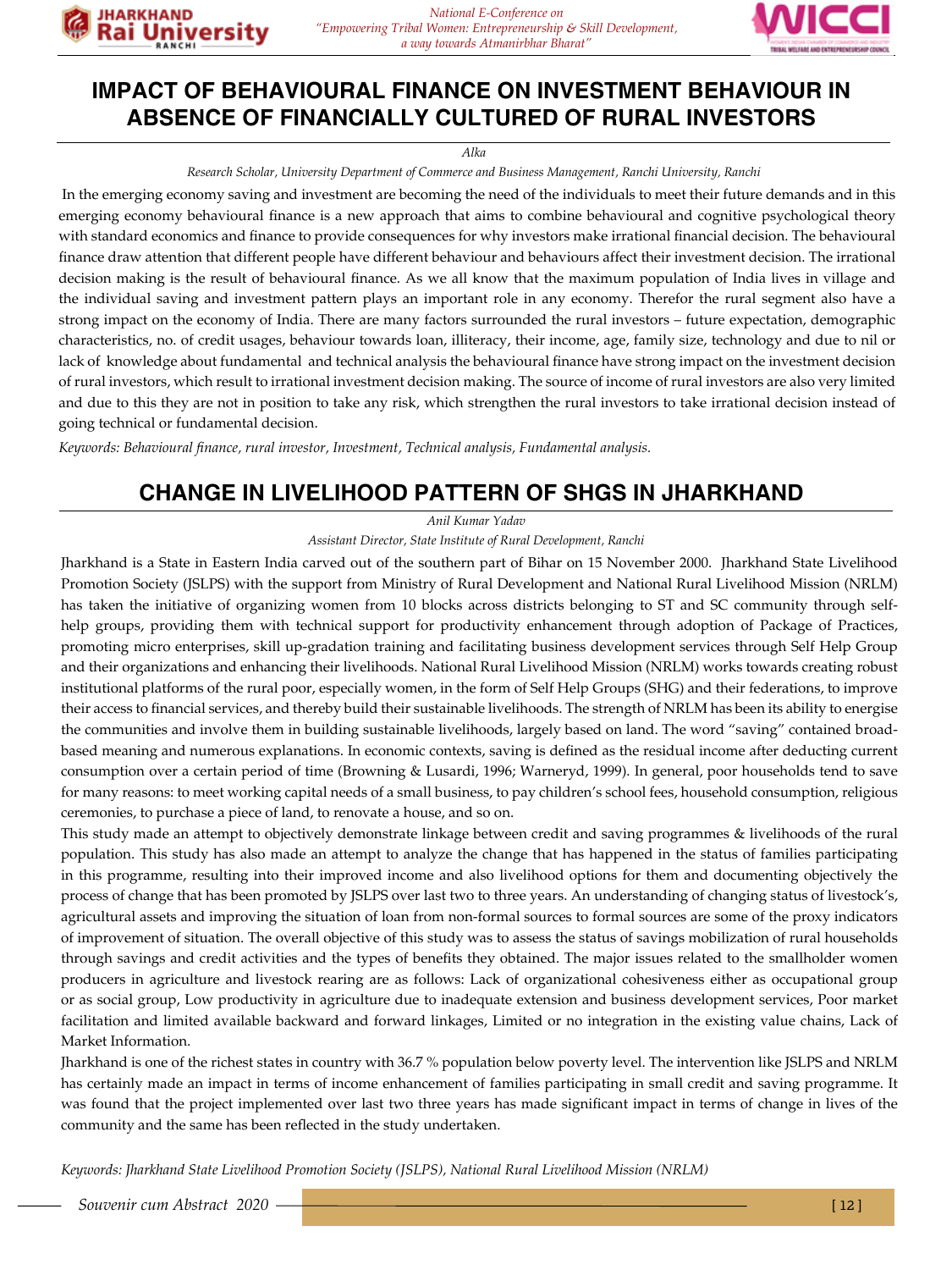

#### **CREATING A SAFE WORK ENVIRONMENT & ENTREPRENEURIAL LEGAL SUPPORT –UNDERSTANDING THE EFFECTIVENESS OF POLICE ADMINISTRATION FOR CREATING A SAFE WORK ENVIRONMENT IN THE STATE OF JHARKHAND WITH SPECIAL REFERENCE OF SARAIKELA KHARSAWAN DISTRICT**

*Dr. Soumyamoy Maitra Assistant Professor, I-Nurture, Banglore*

Businesses need to be safe and secure in order to properly serve their customers, and protect employees from harm. Many have registers full of cash, and other expensive items like computers and other valuable equipment. It's vital that businesses are protected from thieves, burglars, and other criminals. Thankfully, we have law enforcement agencies which provide trained police officers to safeguard these businesses and maintain order. Police believe that burglaries are considered an opportunistic crime. Criminallyminded individuals watch for vulnerable areas in and around a business, which is when most crimes occur. Businesses should work with law enforcement officers to develop safeguards for their businesses to prevent criminal activity.

Helping businesses reduce and prevent crime is both a police and community effort. Local police departments work with business owners to improve security processes and solve crimes when they do happen. Businesses can also join together with a neighborhood watch and keep each other aware of any suspicious activities. They can also get to know your regular customers or clients as they enter and leave your building. Make sure to always report suspicious activity to the police.

Post notices on the front door and in front of the cash that state that little cash is present onsite, and the cashier doesn't have access. Notices stating cameras are present throughout the office or building are also effective crime deterrents. For corporate businesses, hire trained security guards, or an off-duty police officer to keep watch over the building, and insist they regularly patrol the premises.

Unfortunately, it's been reported in the news recently about domestic violence spilling over into the workplace. In the India, domestic violence affects 1 in 4 women. In the workplace, situations too often occur when past employees or a former spouse enter a business intent on inflicting harm or even death to people who work in the company. In this situation, security guards or off-duty police officers can stop or deter the perpetrator from performing their intended crimes. Domestic violence is one of the most dangerous assignments for police officers.

Police officers continually give back to their communities by staying visible, and introducing programs that help businesses and the community to communicate with law enforcement officers. These types of programs are proving successful by lowering businessrelated crimes.

#### **EDUCATION TRAINING AND SKILL DEVELOPMENT**

*Dr. Onima Manki*

*Assistant professor, B.Ed development, Mahila College, Chaibasa, Kolhan University, Jharkhand*

India is a country of multi-racial groups which is reflected by different cultures, religions, languages and racial groups. These social groups are at different levels of development. Education is considered as one of the important tool after the socio economic development of Triabals because they are economically, politically, and educationally backward. Right from independence government of India has taken many progressive initiatives for the holistic development of Tribals. On the other hand, formal formal education institutions like school, colleges, universities and other professional, vocational and technical education institutions have tried to change the tribals of India. Many of them are getting into all India as well as state government services through their Tribal reservation quotas and achieving vertical as well as horizontal mobility. Their styles are changing . these youth and women's are getting attracted towards politics, forming political parties joining political coalitions, agriculture for the creation of their own state and their other demands. Thus education is breaking the traditional isolation of the Indian tribals and trying to make them enlightened and modernized. The central and state governments and Christian missionaries have been making many efforts to change the lives of the tribals for the better.India is poised to became the world's youngest country by 2020 within an average age of 29 years. Young people from socially excluded groups – scheduled castes, scheduled tribes, muslims, women or those living with a disability –face multiple institutional and social barriers that prevent them from accessing the growing employment opportunities. PACS skills for inclusion programme.Digital skill training programme for tribal women. Govt. gifts tribal women livelihood skill Central Govt. NRLM and Indian projects. Facilities training of these tribal. Enterpreneurship and skill development .Now at these time to highlight different constitutional Promotive Schemes undertaken by the government for enhancement of education among tribals.

*Keywords:Inclusion, skill, opportunities, education, tribals.*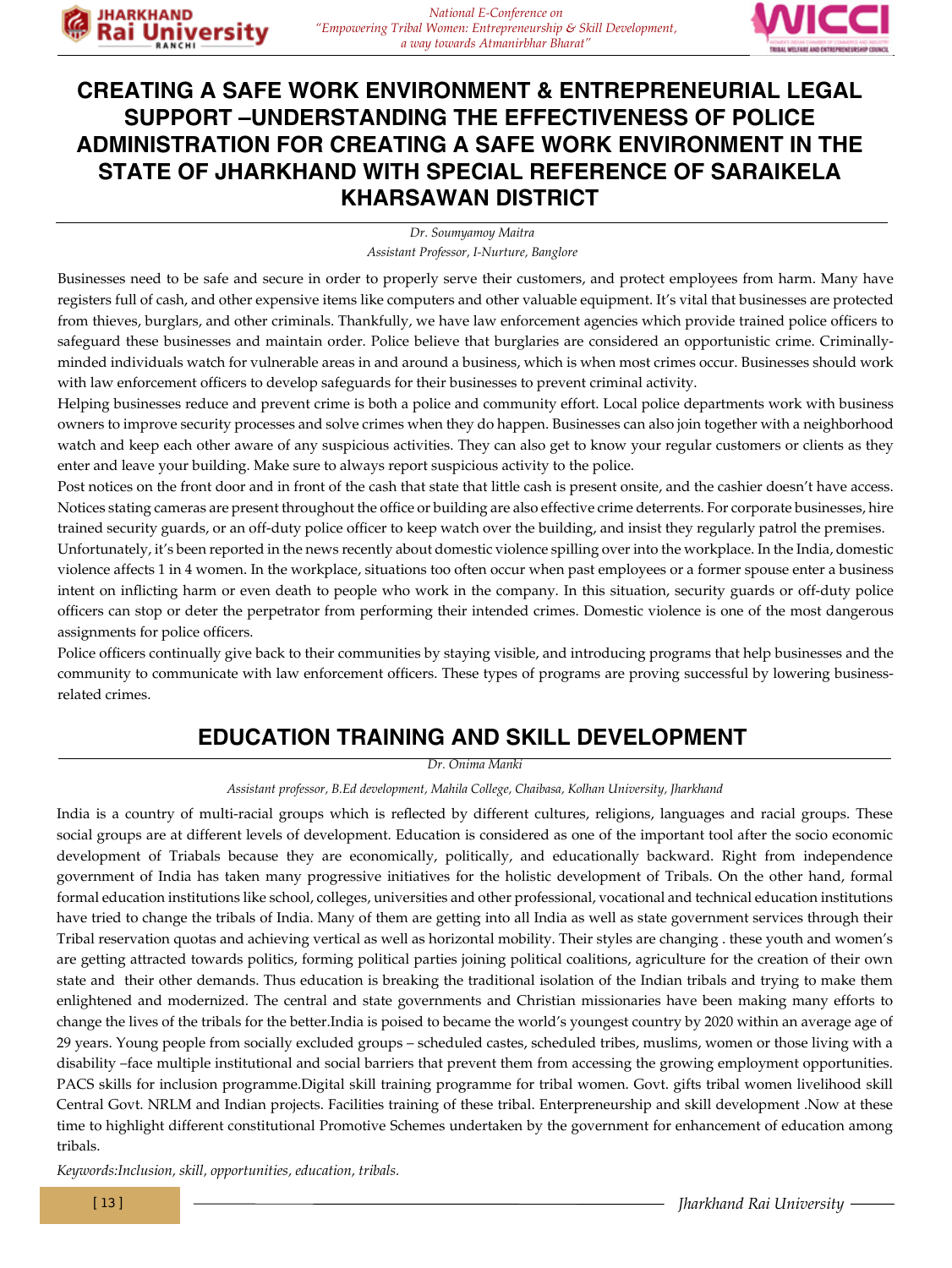

#### **WOMEN EMPOWERMENT INITIATIVES**

*Mr. Sanjay Kumar Mishra*

*Secretary, Bal Kalyan Sangh (BKS)*

The present scenario of Jharkhand shows that most of the young girls of the interior areas are trafficked or falsely lured and taken to the metropolitan cities in search of work. The economically backward families who cannot afford the living cost of their children send their children to work in the other states to earn some money and support their family but most of the time fake placement agencies sell these children specially girls to the hotels, brothels, Massage parlours etc. BKS women empowerment initiatives have given an opportunity to the girls & women who want to earn and improve their livelihood. Our main focus is on girls & women who are survivors of trafficking or any abuse or vulnerable girls or women who migrate from Jharkhand or women and girls of tribal families with no source of regular income or the tribal youths who are in search of livelihood or the girls lured into extremism etc. BKS's women empowerment programme is aimed to empower women and make them independent. It wants women to be awared

and empowered about their rights and stands against their violence and become so strong so that they can be a leader.

#### Initiatives:

.

1.BKS and Action against trafficking and sexual exploitation of children and women (ATSEC) initiated an innovative women empowerment programme "Swavalamban" in the year 2009 with the support of UNODC, CRPF, ArcelorMittal; The Embassy of the Kingdom of the Netherlands; Central Reserve Police Force, (CRPF), GOI; Department of Social Welfare, GOJ, and Labour Department, GOJ. BKS through Public Private Partnership creates equal opportunities of employments for the girls & women of vulnerable section of society. Under Swavalamban programme, the trainees have been given training of security guard, housekeeping, beautician, stitching, tailoring, computer, nursing, driving, jwellery making, bamboo-craft, mushroom cultivation etc. in which more than 70% of candidates have also been successfully placed in different sectors. The age limit for enrolling into the training programme is 18 years to 35 years with the minimum qualification needed is matric pass with reading and writing in hindi. Till now 1449 trainees have been successfully trained in the different trades in which 1182 have been successfully placed in different sectors like Govt. Sectors, Public Enterprises, Hotels, Restaurants and Private Corporate Houses and some of them as self employed. This programme has gained lots of appreciations and recognitions from different donor organizations, news agencies and govt. department etc.

This programme has also created awareness on trafficking issues, violence against women issues and child exploitation/abuse issues in Jharkhand and these issues have reduced to an extent.

2.BKS has also initiated a women empowerment programme "Sakhi" which aims to enhance the capacity of women and identified support groups on advocacy and lobbying to address violence against women and facilitating political participation of women at all levels of governance. Violence against women needs to be seen as an issue that is based on the existing power relations, interpretation of masculinity and patriarchy that governs relationship between man and women. BKS conducts various empowerment programmes to make women and the community aware about different women issues like gender equality, violence against women as crime, women empowerment etc.

3.BKS initiative of Letendorse- Swavalamban Connect Kendra (SCK) at Ranchi is also to enable MSME aspirants in a 360 degree manner. For encouraging small scale business among youths and girls. Toll Free No. of SCK- 1800-121-1265. Swavalamban Connect Kendra (SCK) is implemented in the district of Ranchi under Mission Swavalamban in partnership with LetsEndorse Development Private Limited (LetsEndorse) with Small Industries Development Bank of India (SIDBI). To empower at least 300 aspirants. To build the necessary awareness and encouragement towards self-employment and enterprise creation among the masses (through gatherings, nukkad nataks, in-person sessions, etc.), call-back the prospects assigned through the MIS portal and gather relevant information from the same to complete the aspirant's profile, understand and guide the aspirant through the necessary skill and entrepreneurship development programs supported by the Government, make attempts to help them refine their enterprise plans and keep track of how well the enterprise is performing over a period through regular check-ins.

*Keywords: Swavalamban Connect Kendra (SCK)*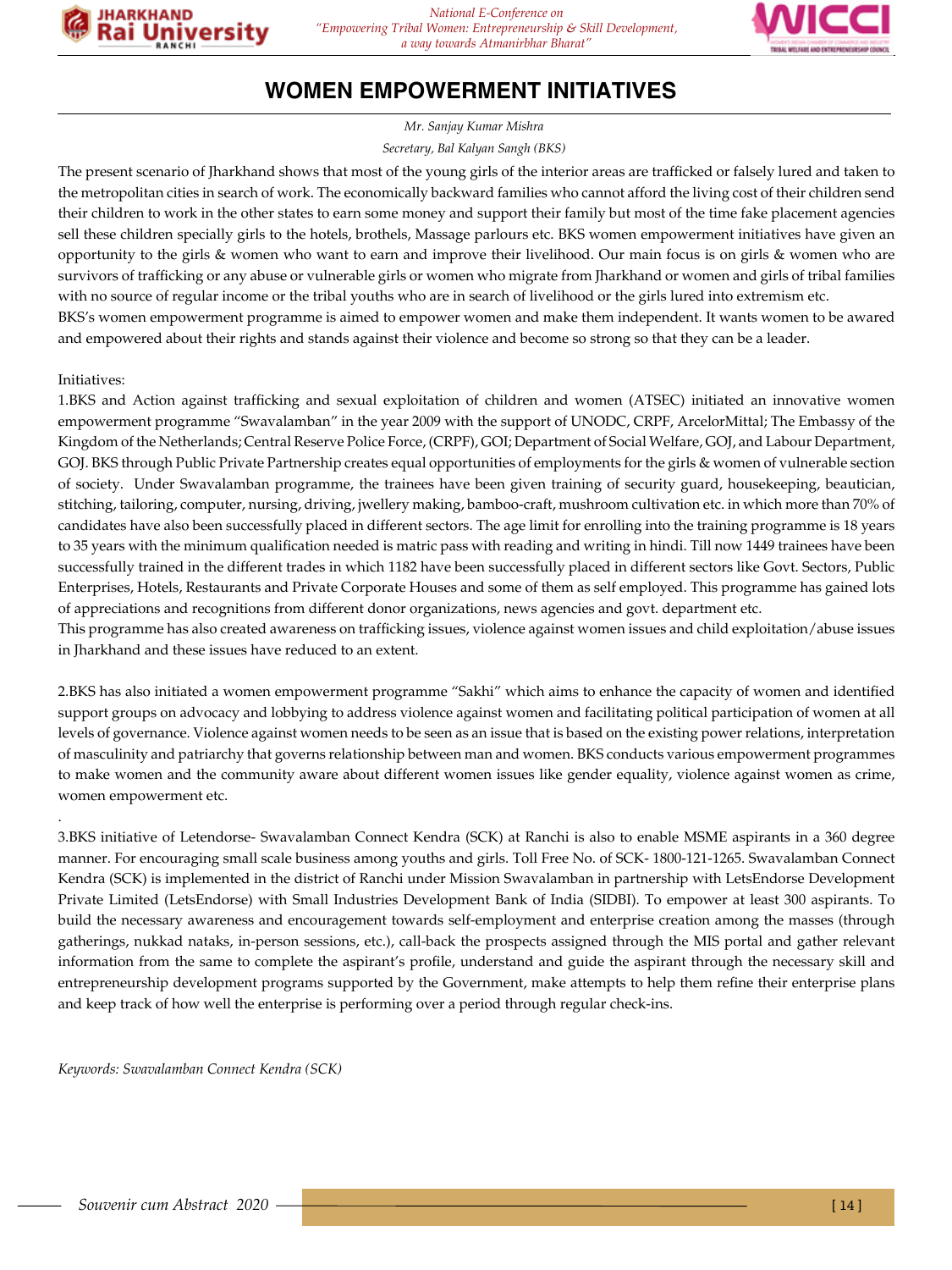

## **A POST INDEPENDENCE DEMOGRAPHICAL STUDY OF TRIBAL POPULATION OF JHARKHAND**

*Dr. Jyoti Prakash*

*Assistant Professor, University Department of Economics, Ranchi University, Ranchi.*

366(25) of the constitutions of India refers to scheduled Tribes as those communities, who are scheduled in accordance with Article 342 of the constitution. The schedule Tribe population of India is almost 50 percent less than the SC population of India, constituting 8.08% of the country's total population.

Jharkhand was created primarily out of erstwhile Santhal Pargana and chotanagpur region. Historically, Jharkhand region consisted only six districts as Santhal Pargana, Hazaribag, Ranchi, Singbhoom, Dhanbad and Palamu. Jharkhand was divied in 2001 with 18 districts.

Jharkhand, historically, has been regarded as the native-land of large proportion of tribal population. It is atmost important and crucial to examine the demographic characteristics of the tribal population in order to understand the developmental issues in the wake of problems and solutions in a better way. A persistent slower growth has been found, after independence, in tribal population than other non-tribal groups. While the share of tribal population was around 36% of the total population in the early 1950s , their proportion declined significantly to 27% by the beginning of the 1990s. Remarkably, this period on the other hand shown a significant rise in the proportion of SC population during this period. The main reason behind this slow trend of tribal population is outmigration to other state in order to search employment opportunities for their subsistence, over the period of times. Displacement, disruption of livelihood patterns, inaccessibility to health care facilities and other amenities, education, high mortality rate etc. are some major concerned for developmental process of the society and economy.

#### **EMPOWERMENT OF TRIBAL WOMEN THROUGH SOCIAL NETWORK**

*Sonali Sinha*

*Assistant Professor, Department of Computer Application, Nirmala College, Ranchi*

Empowerment of women is essentially the process of upliftment of social status of tribal women, the traditionally underprivileged ones in the society. It is found from the study that Tribal women play a vital role in the social empowerment of tribal area as they contribute in various social activities.

The tribal population is an integral part of India's social fabric and has the second largest concentration after that of the African continent. It is more than the total population of France and Britain and four times that of Australia.

Women in a tribal society play a vital role in their social, cultural, economic and religious ways of life and are considered as an economic asset in their society. But they are still lagging far behind in the different walks of life like education, employment, good health and economic empowerment etc. Though they are industrious, they have limited control over resources and economic activities. Therefore, there is a need for economic empowerment of tribal women in order to overcome inequality, discrimination and exploitation and to achieve their all round development in the society.

According to some scholars there are five level of the women's empowerment framework, namely – welfare, access, mobilization and control. Welfare means an improvement in socio-economic status, such as improved nutritional status, income, which is the zero level of empowerment, where women are passive recipient of the above benefits. Empowerment would become more relevant if the women are educated, better informed and can take rational decision.

Social media plays a vital role in daily lives of individuals these days. Social media platforms gives chance to interact with world virtually, It has become the agent of social change which helped and supported women's empowerment in various aspect such as mobilizing attention of local and global community towards women's rights and challenges, discrimination and stereotypes across the globe.

Through social media women can start new companies, venture or start-up as they can contact and converse with customers and consumers directly. Female entrepreneurs can do marketing through social media which is very cost effective and can be easily channelized. Through this entrepreneurs can directly communicate and take feedback and suggestions about their online products or services within short durations. The following are the women entrepreneurs who started their business through social media. Aditi Gupta, Co-Founder, Managing partner at Menstrupedia, friendly guide for healthy periods. She is from small place Jharkhand and it's her brain child which provides a friendly guide to girls and women to maintain the health and hygiene and stay active and healthy during menstruation.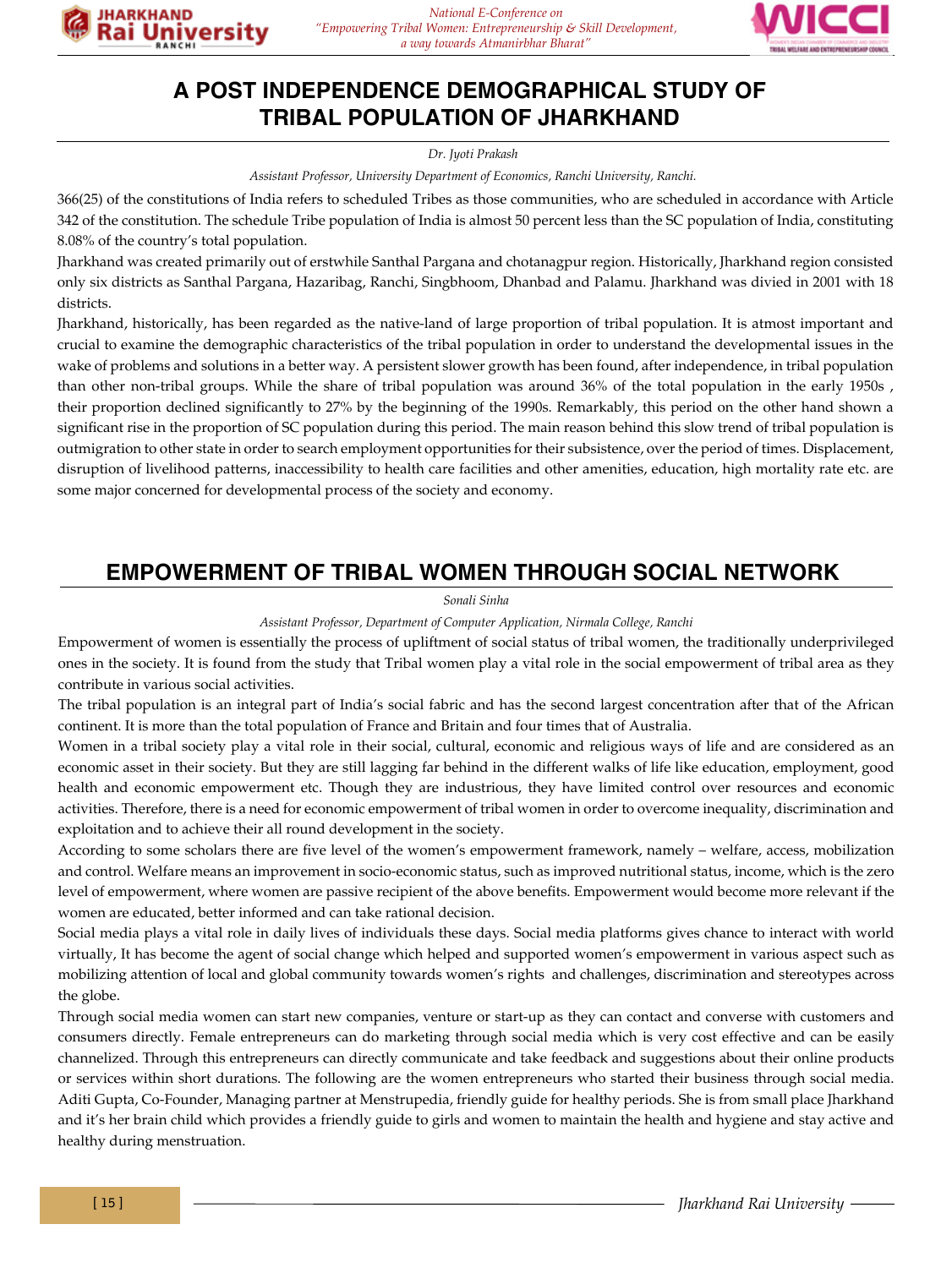



Social media have transformed communication extensively at local and global level in the past few decades. There is dramatic increase in the practice and use of social media in few decades in India. Social media is a new tool, weapon or platform for women to discuss, communicate, voice their opinion, organise campaign and online activism. Social media is a rising trend and powerful channel for seeking wider attention of local and global community for discussion of women's right issues and motivate and encourage the government or policy makers for gender equality. With the help and support of social media tools and applications such as blog, vlog, facebook, twitter, instagram etc women are being empowered by education, entertainment, self decision making, technologically updated and financial empowerment.

*Keywords: Mobilisation, Technology, Social-Media and Rational*

#### **SHG'S, NGO'S AND SKILL DEVELOPMENT OF TRIBAL WOMEN**

*Mrs. Jayshree Ganguly1 & Dr. Ajay Kumar Chattoraj2*

*1 Research Scholar, University Department of Commerce and Business Management, Ranchi University, Ranchi*

*2 Associate Professor, University Department of Commerce and Business Management, Ranchi University, Ranchi*

Empowerment of tribal women refers to increasing the socioeconomic emancipation which promotes standard life of economic growth in our country. It has emerged as an important issue in recent times. Entrepreneurship can be viewed as one of the best way towards attainment to self sufficiency and poverty alleviation among tribal women in the country. Entrepreneurial activities provide not only economic development but also an upward social movement and ensure dignity of life a part with others. Women entrepreneurship is the process in which women starts a business, undertake risk, face challenges, provides employment to other and manage the business independently. The role of women in tribal communities is substantial and crucial as they face lots of problems both in house and outside home.

The empowerment of women also refers to the attributes of economic opportunities, social equality, and personal rights. Ironically women are deprived of these essential human rights. Often these rights are denied as a matter of culture and tradition of certain religious especially in rural areas. In rural areas, it is generally considered that women are not capable enough to generate income. As a result, the household duties and low wages for the same nature of work by its counterpart. Since, they are economically unequipped, therefore, the ineligible for availing a powerful position in a society and rising voice in traditional in patriarchal societies. Rural women as opposed to women in urban settings, face inequality at much higher rates, and in all the spheres of life. Keeping in view the present research paper mainly focuses on the efforts taken by the NGO's (Non Government Organizations) through SHG's (Self Help Groups) to inculcate necessary attributes among the tribal women.

Within the legal framework, article 46 the constitution of India focuses on their education and economic development. Ministry of Tribal Affairs as also implemented various programs and scheme for the benefit of Schedule tribal women. Higher education's is recognized as the post secondary education or tertiary education which plays a vertical role in everyone's life and also embrace an important position in the development and welfare of the country. The educational programmes should be centre of attention for development of status of tribal population which encourage the tribal youth automatically integrated in their own culture.

 The paper, in order to exemplify the scenario in which the women SHG's are functioning, tries to extract the essence and its impact over the personality of women to raise their understanding and claim their right both in the household scenario and the government promoted schemes and programmes. The paper emphasizes over the power structure of upper cast and the segregation of tribal community as well as the preparation for the reclaiming of their human rights through awareness and economic empowerment. The study entitle to know the factors which encourage tribal women to become an entrepreneurs, to know the financial position of their family and also to know the social change of tribal women after been an entrepreneurs.

*Keywords:Tribal, empowerment, Article 46, SGH's, NGO's, skill development.*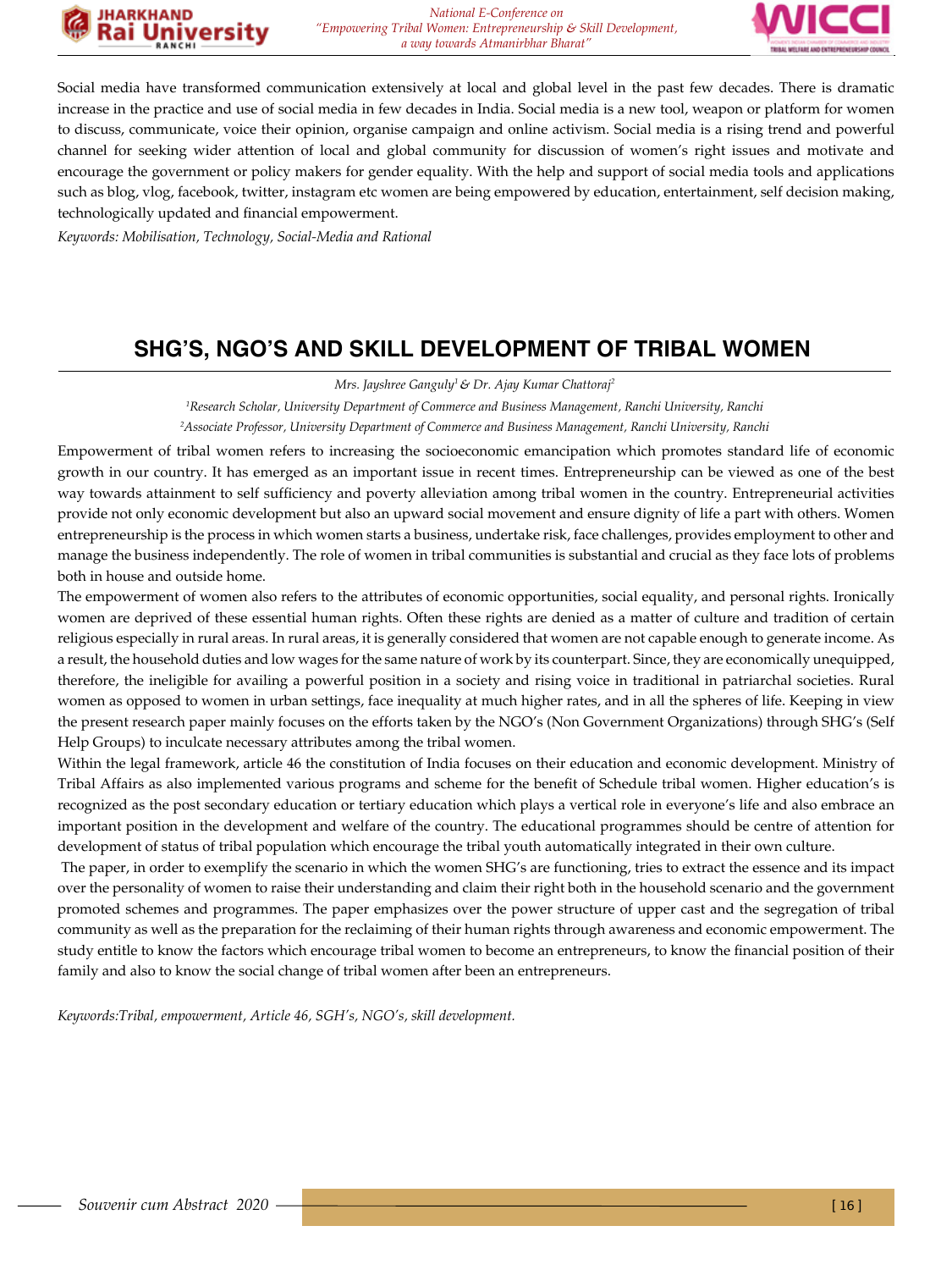



#### **ENTREPRENEURSHIP DEVELOPMENT OF TRIBAL WOMEN THROUGH SELF-HELP GROUPS (SHGS) FOR ECONOMIC EMPOWERMENT IN TRIPURA**

*Miss Sudipta Das1 , Dr. Arobindo Mahato2*

*1 Research scholar, Dept. of Rural Studies, Tripura University (A Central University) 2 Asst. Professor, Dept. of Rural Studies, Tripura University (A Central University)*

The utmost challenge of the present time that the Government of Tripura has to face is the provision of appropriate social security to the scheduled tribes (STs). Though the constitution has given more than 20 articles on the redressed and upliftment of underprivileged with policies on positive discrimination and affirmative action with reference to scheduled tribes (STs) but still the Scheduled Tribes (STs) constitute the weakest section of Tripura, as well as of India's population, from the ecological, economic and educational perspectives. Considering this, the study "Entrepreneurship Development of Tribal Women through Self-Help Groups (SHGs) for Economic Empowerment in Tripura" traces the initiative of developing employment opportunity through entrepreneurship among the tribal women, in rural areas of Tripura. In this study an effort has also been made to inquire about the problems and challenges facing by these rural tribal women in their desire to bring about a change in their lives. The study is based on secondary as well as primary data and has applies various statistical tools in order to analyze, display and discuss the collected data. An attempt has also been made to assess the present potential of tribal women entrepreneurs, for their sustainable livelihood promotion.

*Keywords: Entrepreneurship, Development, Livelihood Promotion, Women Entrepreneurs.*

#### **ROLE OF PIG FARMING IN EMPOWERING WOMEN OF JHARKHAND: WAYS, CONSTRAINTS AND ROAD MAP AHEAD**

*Aishwarya Roy1 and Nandani Kumari2*

*1 3rd year student, B.V.Sc. and A.H., Ranchi Veterinary College, Birsa Agricultural University. 2 Assistant Professor cum Junior Scientist, Department of Animal Breeding and genetics, Ranchi Veterinary College, B.A.U*

Animal husbandry and livestock sectors are critical for the rural livelihood and economic development of the country. India possesses one of the largest livestock wealth in the world and a quarter of the agricultural gross domestic product is contributed by the livestock sector. Among the livestock species, pig finds an important place as it is being reared by socio-economically weaker sections of the society. As Jharkhand is one among the leading state in pig population in India, pig farming can turn out to be a good option for livelihood as well as for women entrepreneurship as a step towards "ATAMNIRBHAR BHARAT". pigs requires small investments on buildings and equipment , have a very good feed conversion efficiency which reduces the excessive expense on feed as compared to other species and can be easily handled by the women and children as they start farrowing at an early age.

These factors along with various other factors makes farming a reliable and beneficial source of nutritional and economic security for the people and a step towards women entrepreneurship.Pig production in particular promotes greater self sufficiency and provides a greater food security to urban households and increase income. Among tribal communities in India as well as in the state of Jharkhand, small holder pig rearing provides for nutritional and financial benefits as well as providing for conversion of household waste into fertilizers for agricultural crops.Keeping these facts in mind the current article deals with role of pig farming in human upliftement, human managemental practices and ways to make it more profitable.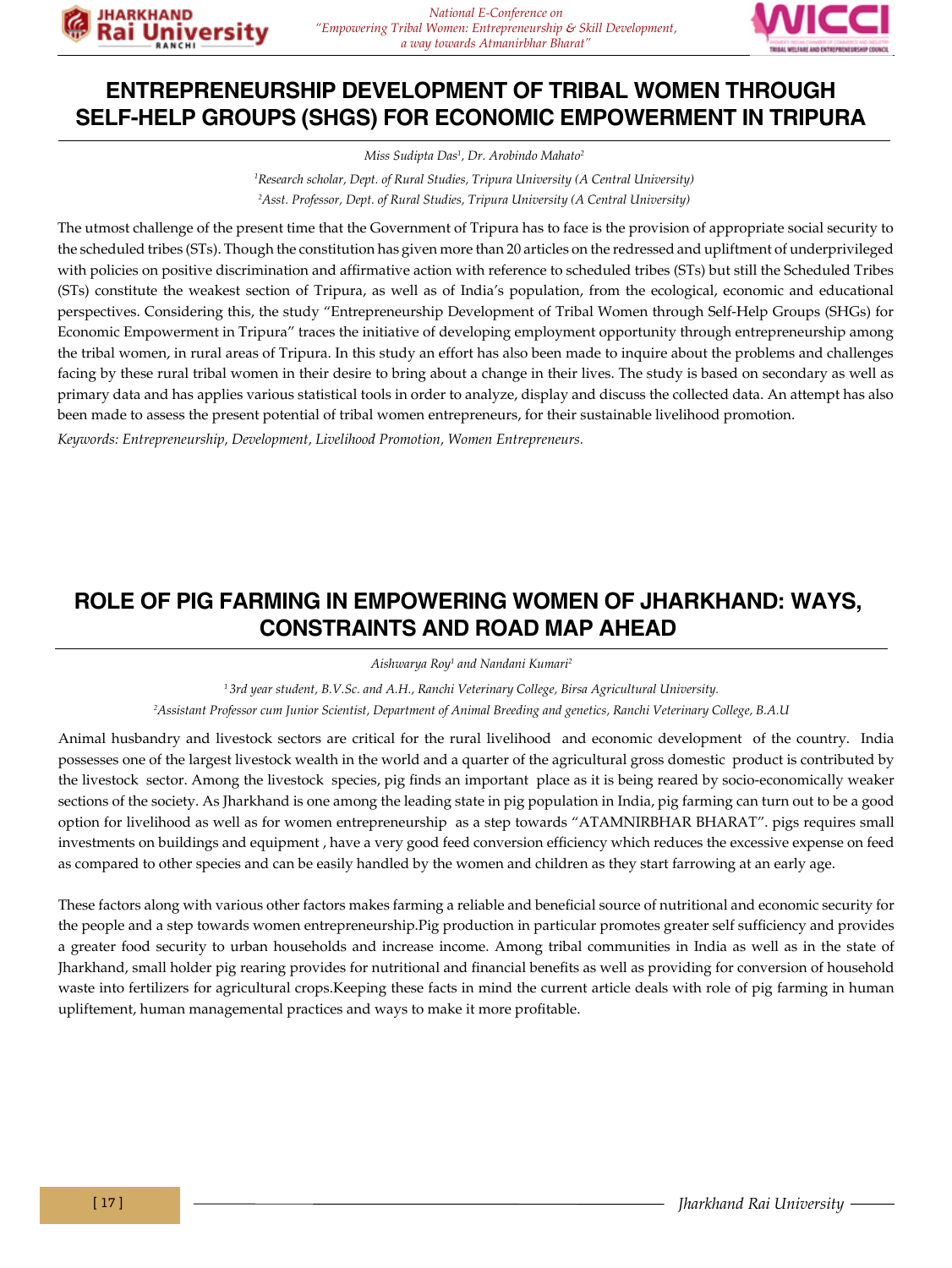

#### **PRIME MINISTER MUDRA YOJANA AND WOMEN EMPOWERMENT**

*Dr. Neelu Kumari1 & Nimisha Kumari2*

*1 3rd Assistant Professor,Deptt. Of Economics, Doranda College, Ranchi| 2 Research Scholar, Ranchi University*

Women empowerment is burning issue in the development country now a days. The women empowerment can be envisaged by the participation of women in economic, social, political and cultural activities. In India, gender difference is observed widely. Women are prevented to have access to various resources. The Prime Minister Mudra Yojana provides an opportunity to the Indian women to contribute to their family needs, enhance their self-esteem and develop their decision-making abilities. Empowerment needs a multidimensional approach for the women to imbibe them into economic, political and socio environment in any country. The aim of the article is to describe the impact of PMMY in empowering the women in India. The article analyzes and examine the various schemes of PMMY and the contribution of women under the schemes.

#### **ANALYZING ENTREPRENEURSHIP OPPORTUNITIES FOR TRIBAL WOMEN OF SARANDA REGION WITH SPECIAL REFERENCE TO JHARKHAND TOURISM POLICY 2015**

*Jyoti1 , Satyendra Kishore 2 , Nitesh Bhatia3 & Rashmi4*

*1 Research Scholar, ICFAI University Ranchi | 2 Professor, ICFAI University Ranchi | 3 Assistant Professor, DBA, Central University of Jharkhand 4 Assistant Professor, Department of Life Skill, Jharkhand Rai University, Ranchi & Research Scholar , DSPMU, Ranchi*

Tourism being one of the prominent industries has been facilitating entrepreneurship opportunities across globe in forms. Destinations across India have been considered as favorite both for domestic and international tourists. However, tourism development as per potential in Tribal region still calls for focus of policy makers. The participation of tribal women in tourism sector could prove to be vital source for their sustainable economic development. The current study focuses on Tribal tourism for Women at "Saranda" forest region of West Singhbhum district of Jharkhand. "Saranda" region which is primitive tribal dominated location stands as a potential destination for tribal tourism and opportunity hub for socio economic development and empowerment of tribal women of this region. With a strong history as tourist destination, several places in Saranda Forest remind for its tourist point since British time. In-spite of potential source what is hindering Saranda to emerge as top tourist destinations at national as well as international level? Is it security problem or anything else which has caused loss of tourism here? Is Government policy is not conducive or requires customized focus on Saranda? What are key constraints hindering tourism development in Saranda? Will tourism will be able reduce the naxalism and socio- economic problems of the Tribal women of Saranda? Can tourism policy contribute towards cultural heritage and saving nature? What tourism product will be suitable for Saranda to attract tourists and women can be the major stakeholder in Industry? Tribal tourism needs special attention in the policies of Government. The current paper is intended towards analyzing Jharkhand Government's tourism policy to bring out the gaps in existing action plan and recommendations to explore tribal tourism potential for the sustainable economic development of tribal women in Saranda region.

*Keywords:Tribal, Tourism, Women, Entrepreneurship.*

## **A STUDY OF SELF-HELP GROUPS IN KANPUR DEHAT**

*Ruchika1 , Shivani Kapoor2*

*1 Research Scholar, Dr. A.P.J. Abdul Kalam Technical University Uttar Pradesh 2 Professor, Pranveer Singh Institute of Technology, Kanpur*

The main aim of this paper is to understand the opportunities provided by Self Help groups (SHGs) on various aspects of borrowers. However there is no composite model on the aspects of borrowers in Kanpur Dehat. We tried to develop a model in which the aspects are identified with the help of literature. To find out the reasons, how borrowers are getting benefits from SHG, current study investigated the relationship between independent and dependent factors among SHG borrowers in Kanpur Dehat. A total of 322 members of SHGs were surveyed using standardized questionnaire. Results are positive as it has shown perfect relationship between variables.

*Keywords: Self-Help Groups (SHGs), Non-Government Organization (NGO), Microfinance Institution (MFI), Credit, Poverty, Opportunity, Social, Economical, Health, Equality.*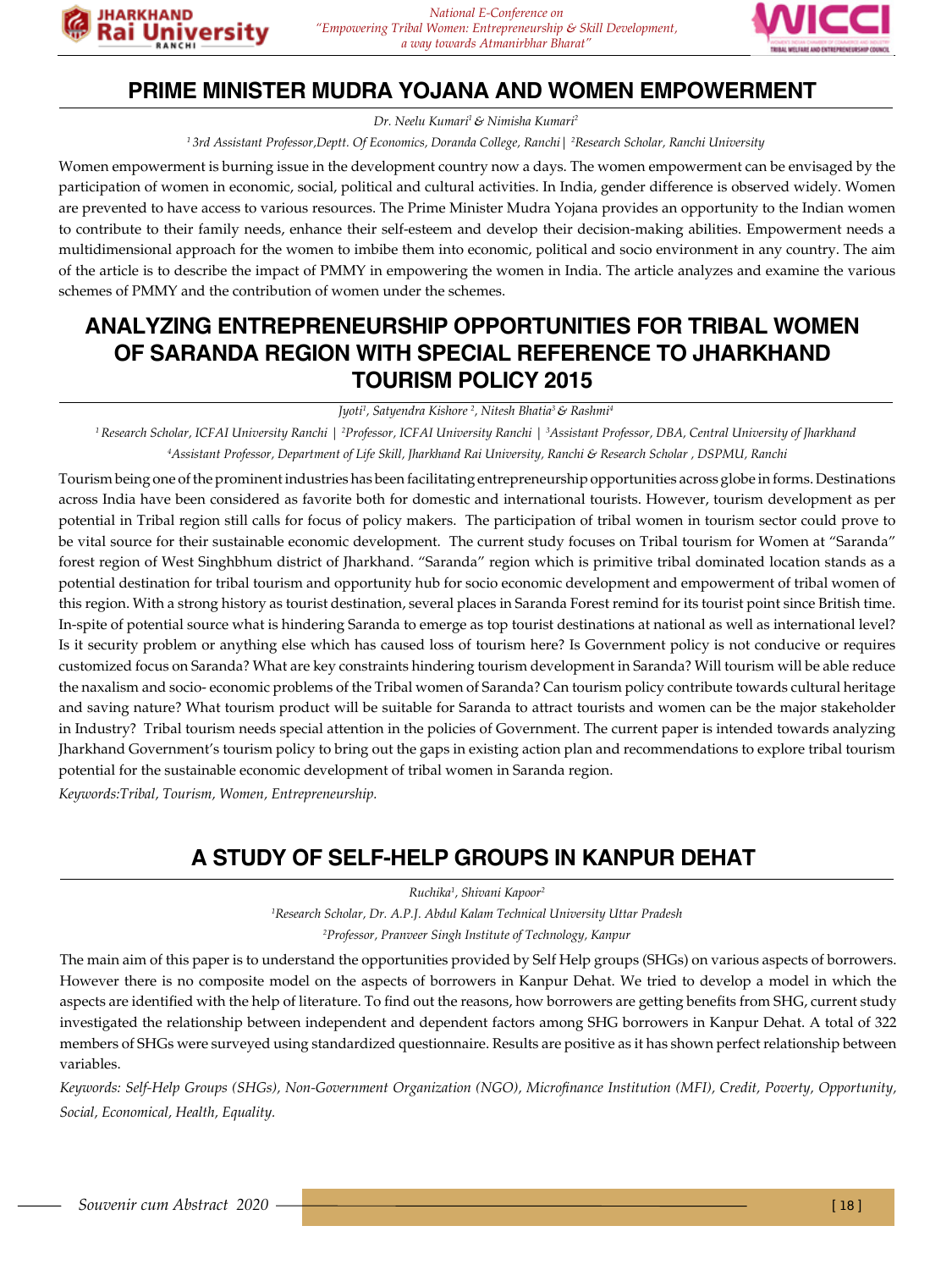

#### **TRIBAL WOMEN'S INVOLVEMENT IN SHIFTING CULTIVATION**

*R. Vanlalauvi1 and Lalnilawma2* 

*1 Ph.D. Research Scholar, Department of Extension Education and Rural Development, Mizoram University.*

*2 Professor, Department of Extension Education and Rural Development, Mizoram University.*

Conklin (1961) defined shifting cultivation as "Any continuing agriculture system in which impermanent clearings are cropped for shorter periods in years then they are allowed to remain fallow". Shifting cultivation is a periodic system of cultivation where land is prepared and managed for specific period of time and again left fallow to regain its fertility naturally.

A study was conducted to identify the roles of Mizo women in shifting cultivation and other livelihood activities. Four districts of Mizoram were covered viz. Siaha, Mamit, Champhai and Aizawl. The study used purposive sampling method wherein the selection of sample was mainly based on the households practicing shifting cultivation. The study found out that Mizo women played important roles in shifting cultivation. Their level of involvement was found to be 'moderate' in the overall shifting cultivation activities. The involvement of women in site selection and land preparation, production and harvesting were 'moderate' whereas it was 'moderately high' in post-harvest activity. Moreover, women involvement was 'moderately high' in performing the household chores while it was 'moderately low' in livestock farming and forest resource-based livelihood activities and it was 'low' in other livelihood activities.

The involvement of women was observed in all stages of shifting cultivation. Their participation in post-harvest activities was even more. Imparting knowledge to rural women through training and development activities in food processing, storage and management will enhanced their skills and give more opportunities for better livelihoods.

*Keywords: Shifting cultivation, role of women, Mizo women.*

#### **UNDERSTANDING SOCIAL ENTREPRENEURIAL BUSINESS MODELS IN THE INDIAN CONTEXT**

*Ms. Roshni Yeshawanth1 , Dr. Uday Kumar M.A2 & Mr. Prashanth Kumar3*

*1 Assistant Professor , Dept. of Commerce & Management, Govt. First Grade College, Haleyangadi, Mangaluru, Karnataka 2 Principal,University College, Mangaluru, Karnataka |3 Assistant Professor, St Joseph Engineering College, Vamanjoor, Mangaluru, Karnataka*

The country's wide spread poverty and a strong demographic dividend gives ample opportunities to social enterprises finding innovative solutions to the prevailing social issues. These social innovations are delivered through business models to the target group. Some studies by Asian categorizes Indian social enterprises as inclusive business models (Asian Development Bank report, 2012) and practice hybrid models combining the welfare objective and business objective (Intellecap Report). Most of the studies on social enterprises in India are either based on the basic concept, intentions, their origin or the legal framework, but not many on their business models.

Hence a study of existing hybrid models of Indian social enterprises would help in designing more such models in unexplored areas that needs greater attention in the present scenario. To a greater extent, business models are studied and authors have proposed framework for commercial enterprises. But Muhammad Yunus, Moigeon and Ortega (2010) have proposed a framework exclusively for business model of social business with their Grameen experience in Bangladesh. Using a case study approach, the present paper is an attempt to fit four successful social enterprises in Karnataka into the business model proposed by Yunus et.al (2010) and also to understand the relevance of operational model by Kim Alter in the Indian context.

*Keywords: Social Enterprises, Business Models, Social Enterprise Business Models, Social Innovations.*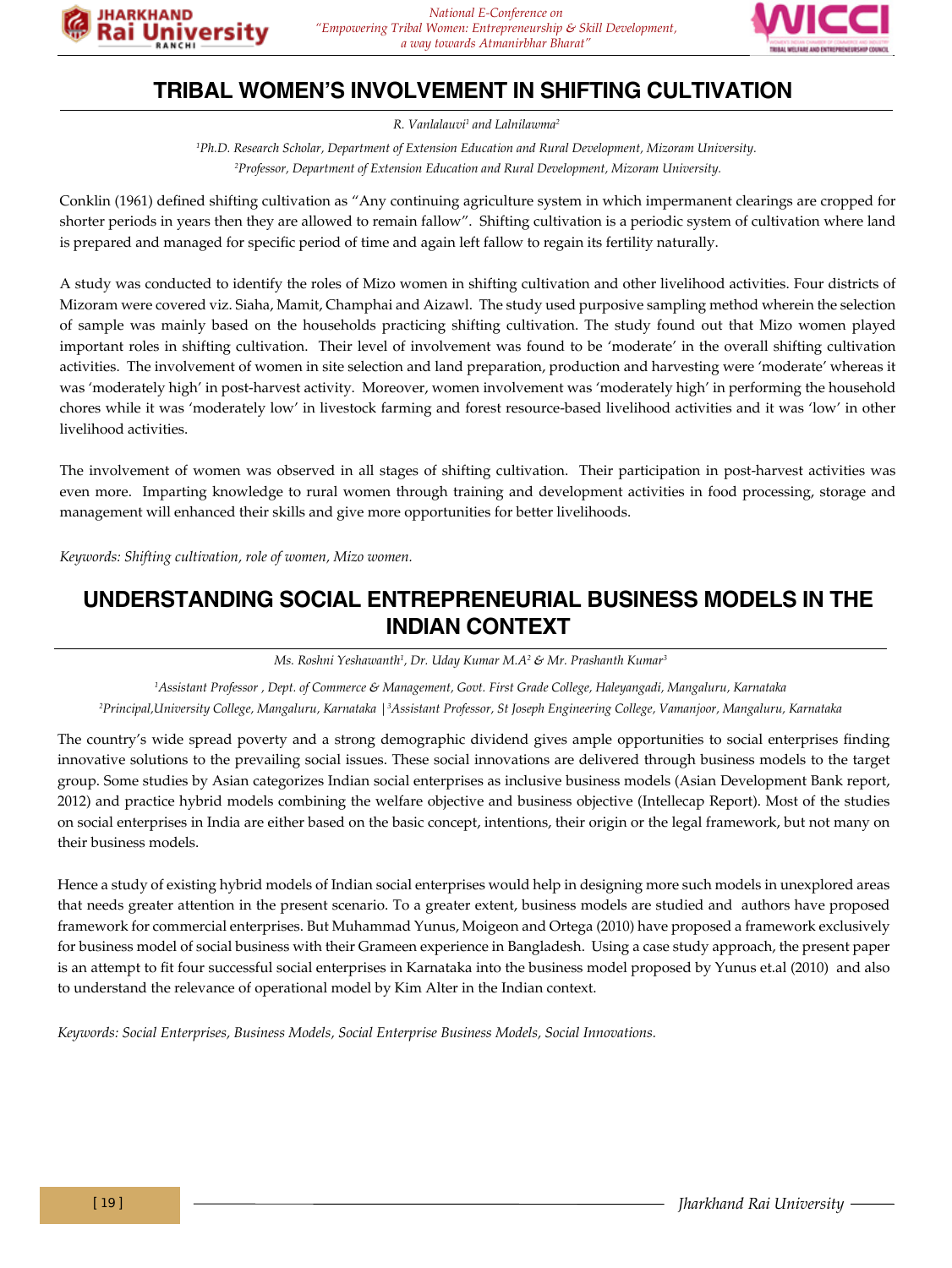

#### **EMPOWERMENT OF TRIBAL WOMEN THROUGH ENTREPRENEURSHIP AND SKILL DEVELOPMENT**

*Snehi Deepika Soreng1 & Dr. Narendra Singh2*

*1 University Department of Commerce and business Management, Ranchi University.*

*2 Senior Lecturer, Department of Commerce, St. Xavier's College, Ranchi*

Women Empowerment is essential for the development of any nation. It means giving them freedom from vicious circle of social, economic, political, educational field and gender based discrimination. Tribal women play a significant role in economic and rural development of tribal communities as they are engaged in various activities in agriculture, animal husbandry, forest as they are close to the nature earth. Tribal women are innocent, honest, hardworking and even work more than man. The Tribal women constitute like any other social group, about half of the total population. The tribal women, in all social groups are more illiterate than men. The main problem of Tribal women are poverty, indebtedness, illiteracy, unemployment, bondage, diseased, faces discrimination, considered weak, oppressed, and dominated in society. The non- recognition of their financial needs and non-availability of bank and financial institution and consumption of credit makes tribal women easily fall victim to money lender and leads to dependence on them. It is essential for Tribal women to be educated, technically trained and skilled in order to develop, improve and serve individual, family as well as society better. Make them aware of their bright future, guide them, allow them to identify their skill, knowledge, ability to make their own decision and nurture them through entrepreneurship and skill development. Government of India has passed national policy for the development of women, which aims to ensure overall development of women within the country. This paper clearly focuses on entrepreneurship and skill development of Tribal women to empower them.

The need to empower tribal women is to assist deprive women to improve their literacy, skill and ability that gives employability to women and to provide competencies, skill that enable women to self employ and to enjoy their rights to control and benefits family, society and to provide livelihood to all section of society across the country. Empowerment of Tribal Women aims to promote and develop their skill not only to get job but also enhance the quality and quantity of human resource available in the overall development of women.

Tribal women as they contribute in various activities but their level of literacy doing unpaid work, low participation in the work force. Money lending and indebtedness, despite legal and protective measures to curb money lending in scheduled areas and provisions for debt relief, enforcement has been weak and ineffective, very little property rights and even discrimination within the family. Development of Tribal Women entrepreneur in every state is required. Due to lack of finance, knowledge, communication-gap, language problem, although government has introduced many programmers'for women for their livelihood and upliftment, like DWAKRA, SGSY,NRLM, JSLPS to empower women but to empower tribal women and to make them more skilled, and to develop them, need to establish more training institutes and educate them and enhance their knowledge, make them technically skill, strong enough to make their own decision, self reliance, not to dependent on anyone, make them aware of their rights, so that they may be able to contribute themselves in the development of family, society, state and country.

*Keywords: Empowerment, Tribal Women, Entrepreneurship, Skill development.*

#### **SWAVLAMBAN – AN INITIATIVE TO THRIVE TOWARDS DIGNITY**

*Dr. Pallavi Praveen1 , Dr. Hemlata Kumari2 , Pronomita Ghosh3* 

*1 Head of the Dept, Dept. of Botany, Bokaro Steel City College*

<sup>2</sup>Asst. Professor, Jharkhand Rai University, Ranchi, Jharkhand | <sup>3</sup>Research Scholar, Jharkhand Rai University, Ranchi, Jharkhand

The tribal people domicile India, our motherland for about 10% of the total inhabitants. Their essence lies in their simple yet tough lifestyle in the picturesque nature's lap in most of the states. They are mostly unaware of most of the hues and cries of modern life and also the competitive world. They are also flag-bearers of many indigenous customs and rituals. This customs sometimes makes them community bound and restricts education, medical facilities and sanitization, promotes child marriage, very less scope for skill development. Apart from managing all household chores the women (tribal) population is involved in many types of voluntary activities for the betterment of society within their limited capabilities. This paper deals with the upliftment of tribal women especially in the food industry, goods industry and small-scale entrepreneurship with limited resources.

*Keywords:Development, Domicile , Cultivation, Biochemical , Resource*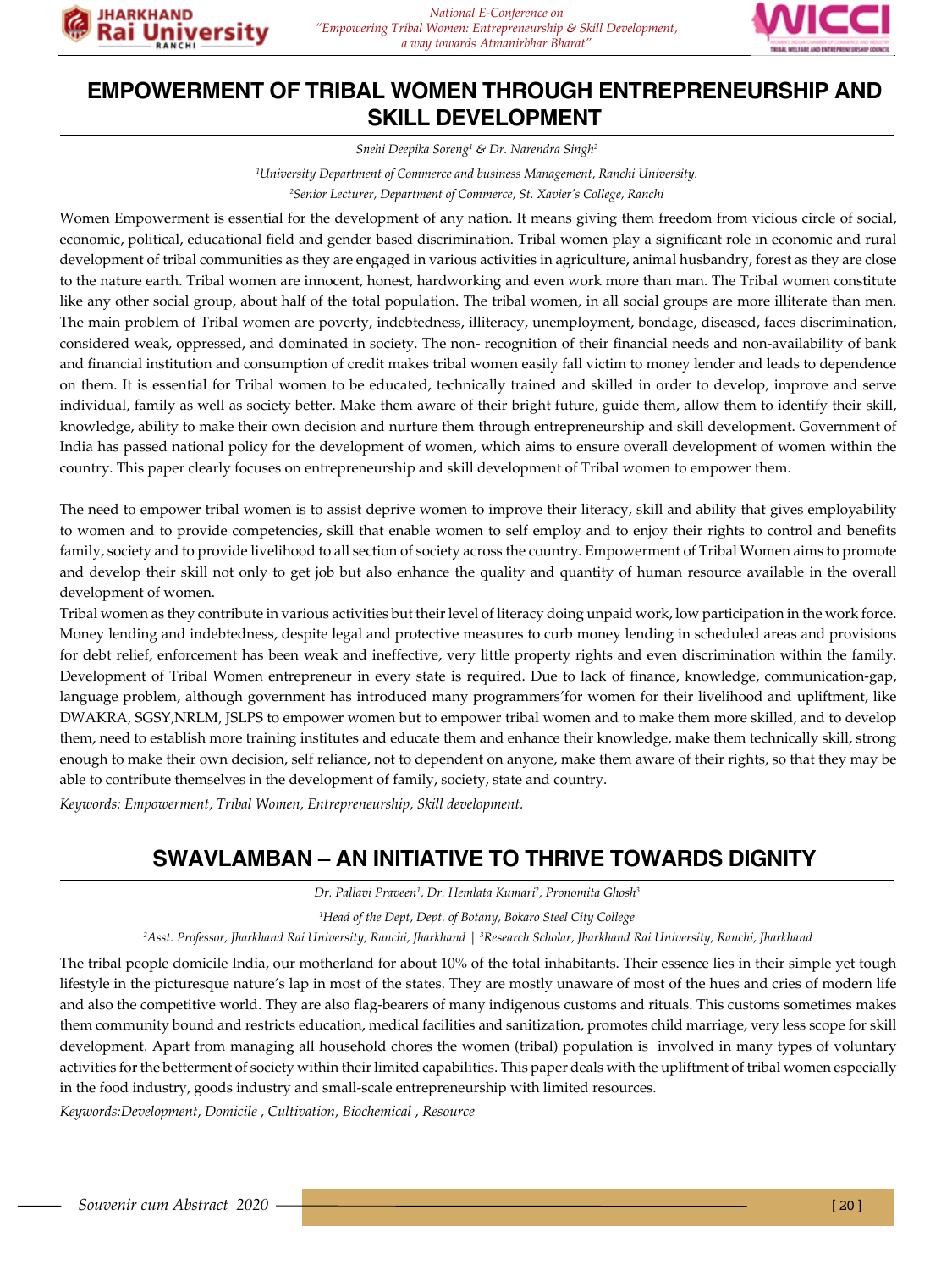

#### **EMPOWERMENT THROUGH UPSKILLING AND DESIGN INTERVENTIONS OF MOONJ CRAFT BY TRIBALS OF UTTARAKHAND**

*Dr. Dipti Parashar1 , Aakanksha2 , Swati Singh3*

*1 Associate Professor, SAP, Sharda University, Greater Noida | 2 Assistant Professor, SAP, Sharda University, Greater Noida*

*3 Assistant Professor, SAP, Sharda University, Greater Noida*

The need for empowerment of rural women especially tribal women has been the focal point in discussions on uplifting these sections of the social strata. With current focus on Atmanirbhar Bharat or self-reliance, there has been a heightened increase in the importance of skill development of all workforces and in drawing them into a wider arena of markets for their self-sufficiency. Tribal Crafts have seen much demand in recent times nationally as well as internationally and draw better returns for goods if they are drawn into these platforms. This paper focuses on the Moonj craft practiced by the tribal descendent women of the Khatima area of Uttarakhand and on the issues in developing markets for the same. The paper is based on interactions with the women from Udhamsingh Nagar in Uttarakhand where the availability of moonj and panariya grass exists in plenty and the women involved in basketry of the same. The way of life in this part is restricted due to rural lifestyles, limited access to the region, economic backwardness and lack of infrastructure. The research finds that though the tribal women have been focusing on this craft for generations, there exists a gap in terms of upward skills as well as design interventions that is the focus of the paper. The paper also looks at the limitations in the current art from and issues in generating a wider market base for these products. The paper concludes with suggestions for better and faster development of products, market-specific product development and amalgamation of different materials for contemporizing products thereby increasing demand and revenue for the women.

*Keywords:Empowerment, Moonj, Tribal Women, Women Empowerment, Design Intervention, Skill Upgradation*

## **ROLE OF EDUCATION IN WOMEN SKILL DEVELOPMENT**

*Sumita Ganguli1 , Nishi Kant2 , Dr Sanjeev Sinha3 , Prof M.K Paswan4*

*1 Reasearch Scholar Jharkhand Rai university Ranchi |2 Research Scholar ISM Dhabad*

*3 Associate professor Jharkhand Rai university |4 Professor and HOD Mechanical Engg.Deptt ,NIT Jamshedpur*

For a developed nation skilled human resource is very important, Skill development is not bound to any gender, it is equally important for both male as well as female. Lack of proper education and skill development is what we need to overcome today ,women empowerment mean the ability to learn skills and make their own decision in life which help them and also it can change the perceptions of thinking of others regarding women education and skill development .Education helps them to live a better life but skill development enables them to lead a meaningful life ,which not only give money but also helps them to earns respect in society .Proper education and skill are the two keys of women empowerment .Women are equally capable in skill when compare with men ,they have proven this sentence in various field by setting various examples .

Still today India is a developing nation because of the lack of education and participation of women in various field .Only education can reduces gender inequalities ,gender bias and encourages women to make a good society .

This paper deals with the study of the role of education in skill development of women in India.

#### **ETHNOMEDICINAL USES OF PLANTS BY INDIAN INDIGENOUS TRIBAL GROUP-A REVIEW**

*Trishita Audhya*

#### *5th semester Student, Department of Agriculture, Jharkhand Rai University, Ranchi*

According to the WHO, about 80 percent of the world's population depend on conventional medicine for their primary health care. Each tribe or tribal group has its own treatment method, which includes various varieties of plants and plant parts commonly present in their residential area and surrounding areas as medicine for healing. In addition, people around the world are now turning their focus to natural medicines because they are relatively safer and cheaper. Even now, more than 80 % of the population is directly dependent on herbal medicine for healthcare in developed countries. Medicinal plants and indigenous systems of medicine such as Ayurveda, Siddha and Unani have the best genetic resources in India. However, medicinal plants are proving to be an important source of medicinal products worldwide. Nearly every segment of the Indian community uses plants as medicine and around 7,500 species of plants are used by many ethnic groups. Ethnomedicinal plants are endangered due to deforestation, overgrazing and their unresponsive use. So, it shows the urgent need for their protection. Conservation of biological resources as well as their productive use is essential in preserving traditional knowledge.

*Keywords:Indigenous, Siddha, Unani, Ethnomedicinal, Deforestation.*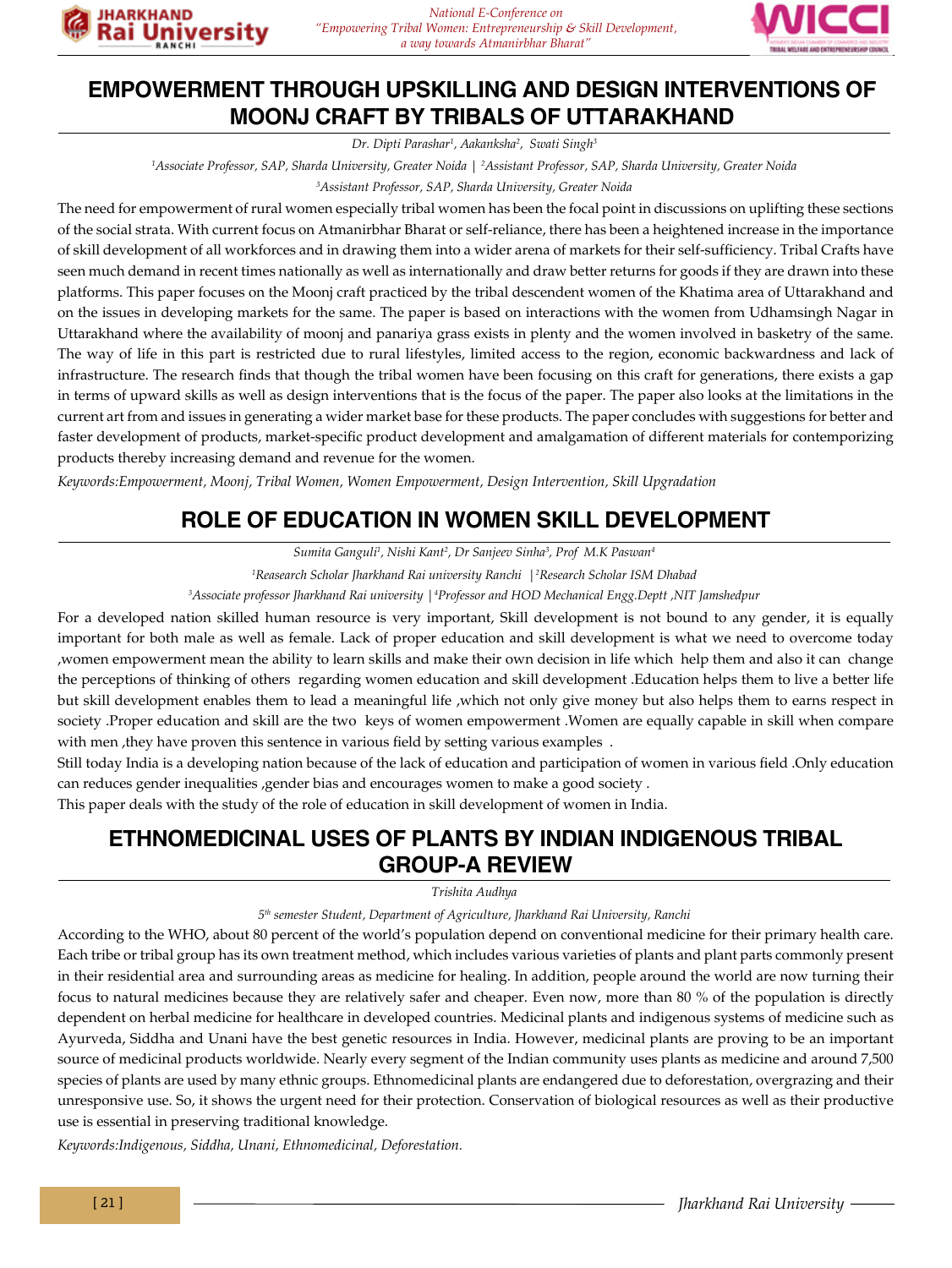



#### **ROLE OF WOMEN IN TRIBAL SOCIETY OF THEJUNGLE MAHAL AREA OF JHARGRAM DISTRICT (W.B)**

*Radhakrishna Kar*

*Research scholar, Jharkhand Rai University, Ranchi*

The forest areas of the South -western district of West Bengal is named as Jungle Mahal by the British. People of Adivasi community were the oldest community of these areas .Though the tribal culture is an ancient trend of Indian culture but because of the caste based politics they have to facedeprivation. In Jungle Mahal areas especially in the district of Jhargram,SankrailBlock the majority of the people are Santaland other include Munda, Lodha etc.It is a matter of surprise that though these "Adivasi" community were the oldest community of India but their language has not received its due respect as the other language .These problems makes them as the backward class of these areas. The "Adivasi" communities are very consciousabout their cultural identity they fear to expose themselves in the society so these short -comings put them in backward and povertystricken community .As these communities were the ancient one so the main professionof these communities were hunting ,cultivation etc. Jungle (forest ) is their soul- mate. The women of these communities are also very hard working .Tribal women has less practices the gender discrimination in their community so they played a vital role for their family. They occupied a high status in their community .. They are not dependent on the income of the me members of the family, rather they work equally with them in the field. In every sphere of their life women always get much more power for decision making. Theynever confined themselves with in their home management andcultivation professions.As they are the economically weaker section of the society ,with the help of the Govt..Schemes they tries to return to the mainstream of the society .They collects wood honey from the jungle and sell these products in the market. They also collectSal leaves from the forest and stich these leaves to make dishes ,bowls and sell there products to market to earn money.. Except these with the help of the Govt.scheme like"KanyashriPrakalpa" the young teenage girls are able to get their higher studies *Keywords:Adivasi, Santal, Women, Community, Occupation .*

**ROLE OF GOAT FARMING IN EMPOWERING WOMEN IN JHARKHAND, WAYS, CONSTRAINTS AND ROADMAP AHEAD**

*Pallabi Ghosh1 , Nandani Kumari2*

*1 3rd year B.V.Sc. and A.H. student, Ranchi Veterinary CollegeBirsa Agricultural University, Ranchi*

*2 Assistant Professor cum Junior Scientist, Department of Animal Breeding and Genetics, Ranchi Veterinary College, Birsa Agricultural University, Ranchi*

Mahatma Gandhi used to refer goat as "poor man's cow" because of its ease of rearing and great advantages that it gives to a small farmer. Goat has a small size, its easy to handle, docile, doesnot fuss over feed, great reproductive efficiency that assures about 3-5 kids per year with pre-weaning survival rate of 85%. The goat milk is in high demand because of its anti fungal and anti bacterial properties and it is also less allergic than cow milk with smaller fat globules. The state of Jharkhand has favourable climatic conditions for goat rearing and the economic condition of rural Jharkhand can be improved by goat farming. Agriculture has presented its seasonal nature as well as nature's vagaries reassures the need of owning livestock and practising animal husbandry as a secondary source of income. Livestock acts as an ATM for emergency needs of a farmer including illness, repayment of debts etc. Goat rearing is mainly handled by the women of the family and her role in goat farming is very evident in past surveys. The key to women empowerment is making her a part of family income earning. Goat farming can serve in making her a income for the family. Most of the families in rural Jharkhand are small farmers who cannot afford big investments and for them goat farming is the best where the investment cost is less in terms of housing or feeding and goats can be easily managed by the rural women while the men of the family is away working. It utilises the unpaid labour that is mostly the women and pays well with good margin. With good number of kids produced per year they may earn by selling the goats for meat or they may sell the much nutritious goat milk. Jharkhand has a population of 9121 goats with an average milk yield of 0.21 Kg/ day and meat production of 21.68 tons. [20th Livestock Census, 2019] Most of goats in Jharkhand are Black Bengal followed by Sirohi, Barbari, Jamunapari etc. Talking about the economic traits of Black Bengal goat, the newborn kid weighs 800-900 grams but by one year of age the wether weighs around 16 Kgs. The milk yield per day is 400-700 ml but the consistency is quite thick with good taste and good nutritive value. The demand of both meat and milk is increasing with the increasing human population which thus provides a lot of scope for improvement. The cost of chevon has increased from Rs.300 back in 2012 to Rs. 600-700 as of now without much change in the investment costs. The major constraints are lack of local breeding centres, awareness, literacy among the rural women which doesnot allow them to be the part of the economics of goat rearing. Other important impediments include irregularity or absence of vaccination camps, increased number of quacks who are not able to treat properly. These constraints if overcome can create new avenues for women empowerment of the rural women. Regular vaccination camps, easier loans, local breeding centres, proper healthcare facilities and extension programs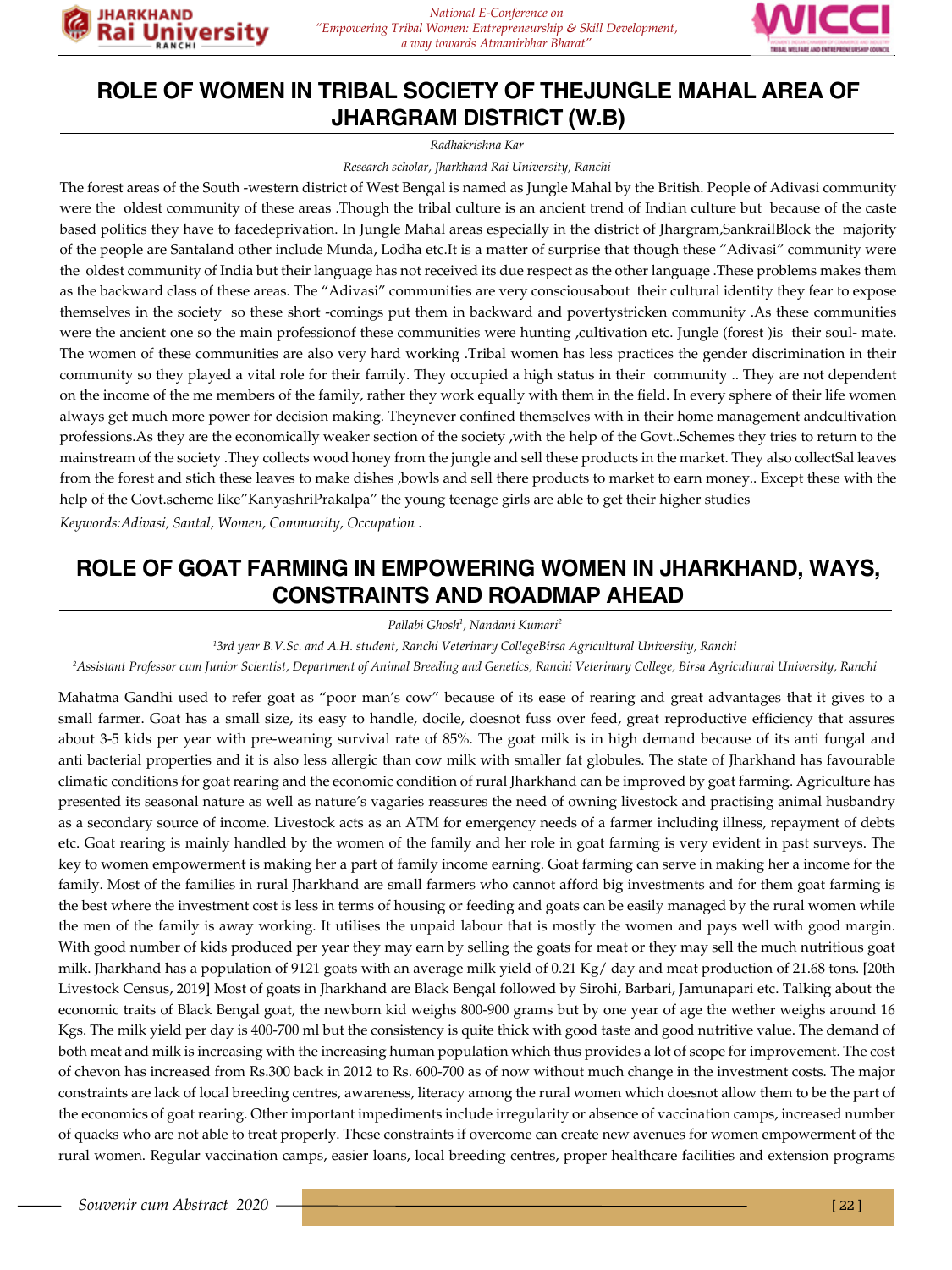



are some strategies to be set as a roadmap ahead. This will not only empower women but also serve in improving Indian economy by increasing the GDP by exporting meat or meat products which has high demand abroad. This article deals with holistic aspect of goat farming every aspect of goat farming from its management to setup and its role in empowering the rural women of a state like Jharkhand where majority of the rural women are illiterate and coming from small or marginal farming backgrounds.

*Keywords: Economic traits, PPR, Molecular characterisation, Prolificacy, Disease resistance.*

**JHARKHAND** 

#### **EVALUATION OF NUTRITIONAL STATUS OF 0 TO 6 YEARS CHILDREN AT KURSEONG BLOCK**

*Mrittika Sarkar1, Swarn Prava2 and Neeraj3*

*1 PhD Scholar, Jharkhand Rai University |2 Assistant Professor, Dept of Home Science, S.G.M. College, Pandra, Ranchi | 3 Asst. Professor, Dept. of Agriculture, Jharkhand Rai University, Ranchi*

Global Nutrition Report has been evaluated that highest number of stunted (46.6 million) and wasted (46.6 million) children are from India. In West Bengal among under 5 children proportion of stunted, underweight and wasted are 32.2%, 31.6% and 20.3% respectively. In this study nutritional status of children between 1 to 6 years age group was studied at Kurseong Block of Darjeeling district in West Bengal. Anthropometric measurements like weight, MUAC and height were taken and analyzed. Total number of children were 174. The result showed that 25.86%, 20.21% and 38.51% children were found as underweight, wasted and stunted respectively. By analyzing MUAC, 4.27% children were suffering from severe wasting. A large number of parents not completed the primary education.

#### **ROLE OF BANKING SECTOR IN RURAL AREA**

*Sanjeev Kumar*

*Research Scholar, University Department of Commerce and Business management, Ranchi University, Ranchi*

In the development paradigm banking sector has involved as a need-based programme for empowerment and alleviation of rural development. It has also become one of the most effective intervention for economic empowerment of the poor/under privileged section i.e rural people. As we all know most of the population in India lives in 'Rural Area'.

They are away from the banking services before but for the last five years there have been marked change in the out rich of banking services in rural area. Perhaps the largest and the most ambitious RBI initiatives is the adoption of villages and the launch of doorto-door campaign to promote financial literacy and circulate information. The RBI has mandated that the branches of commercial banks and two regional rural banks (RRBS) to 'adopt' three villages, most of the public bank have already began this initiatives and some private banks are in incipient stages. The central and the state governments have introduced several schemes and incentives for rural development.

Banking sector we can define as the section of the economy devoted to the holding of financial assets for others, investing those financial assets as leverage to create more wealth and the regulation of those activities by government.

*Keywords: Banking Sector, Rural, Development, RRBS, Empowerment.*

#### **FARM TO DOOR-WAY TOWARDS UNIFIED SOCIETY AN APPROACH**

*Akshata1 , Laxmi Kumari1*

#### *1 B.Sc. Agr. Student Jharkhand Rai University, Ranchi*

Vegetables form an indispensable part of daily diet particularly in India, as a large section of people are vegetarian. Vegetables are rich sources of vitamins, protein and minerals like calcium, phosphorus, iron, iodine, and vitamins like vitamin-A, vitamin-B, vitamin-C and vitamin-K. Vegetables gave more farm income than other crops.The cropping intensity in vegetable growing is very high. Vegetables are sold at a higher rate than other crops. In India, the market for processed vegetables is increasing and thus more vegetable production is needed. Vegetable production is easily performed by local and tribal people. Tribal people are more related to the natural resources and forest reserves; they know the nature and feature of every crop. Their presence is very helpful in increasing the vegetable production.

In this contemporary world, tribal communities are getting diminished only due the fact that they are not recognized.According to census 2011,there are 105,295 villages and 57 UAs/Towns which have more than 50% Scheduled tribes population in the country while 3.23 lakh or half of the villages do not have any Scheduled Tribes population. Their position in society is getting lowered. Their situation can be improved with the use of new technology, but there is a certain gap between modern technology and the tribal people. We want to be this connecting link between the two with our idea. Our idea would be a great achievement for the upliftment of tribal people.

*Keywords: Expeditious solution, emancipation of women, indigenous knowledge, Atmanirbhar, digitalization.*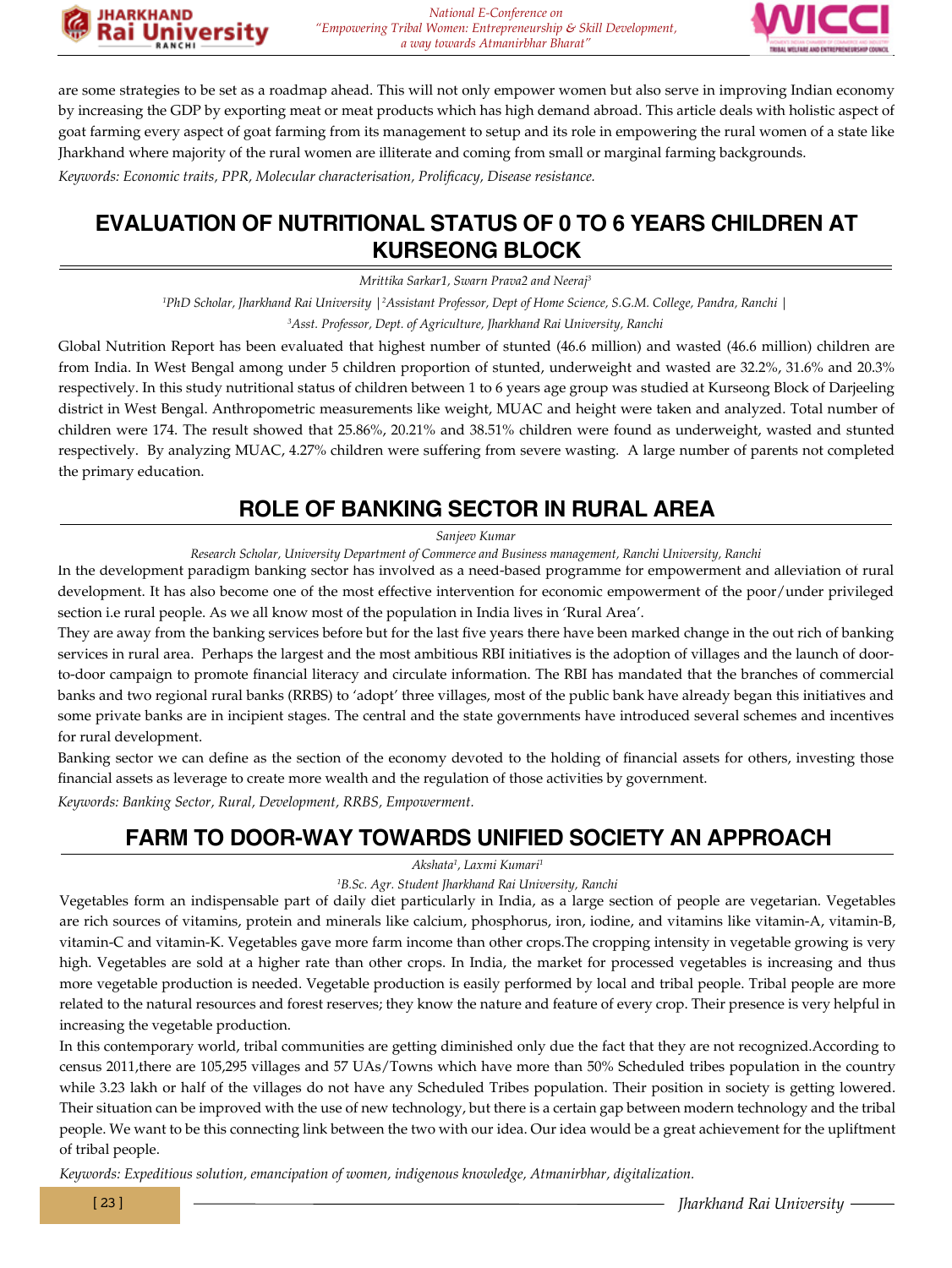



#### **EXPERIMENTAL TRIAL OF YOGIC KRIYA IN CONTROLLING ALLERGIC SYMPTOMS**

*Shruti* 

*Research Scholar, University Deptt. of Botany, T.M.B. University, Bhagalpur*

In recent years, the human beings have been suffering a lot from the different environmental problems. One of them is pollution, which has been increasing at a high rate especially in India. These problems lead to make our immune, respiratory and nervous system hypersensitive and thus leading to the cause of allergic diseases. The immune system then produces histamines in response to these allergens, which cause irritation and a runny nose. Because of its relaxation benefits, Yoga indirectly helps alleviate allergies. "Relaxation helps calm the flight or fight mechanisms in our body, which helps diminish stress and therefore, also allergies.

In the present paper, I have shown the benefits of Yogic Kriya in improving the Allergic Symptoms carried out among 60 individuals and asking them questionnaire consisting of 50 different questions into 4 different domains. I have also selected thirty for the experimental trial and then divided them into two groups. After the experimental research, it has been observed that Yogic Kriya has so many importances in curing allergic symptoms.

*Keywords: Yoga Kriya, Immune system and Allergy.*

#### **EFFECT OF SELF-HELP GROUPS (SHGS) ON WOMEN EMPOWERMENT: AN EMPIRICAL EVIDENCE OF JHARKHAND**

*Prof. Ritu Sinha1 , Dr. Roshan Kumar2 & Dr. Jay Prakash Verma3*

<sup>1</sup>Research Scholar, Jharkhand Rai University, Ranchi | <sup>2</sup>Associate Professor, Deptt. Of Management,Jharkhand Rai University, Ranchi *3Ph.D, MBA-PGDM, UGC-NET, M.Com, Associate Professor, Kejriwal Institute of Management, Ranchi*

Self-help organizations have arisen as a recognized tool to alleviate poverty, increase awareness and ensure environmental protection, which eventually results in sustainable national growth. Currently, over 90% of SHGs in India are exclusive female, and both lending to the vulnerable and women empowerment is the chosen approach. This paper aims to examine the efficacy of SHGs in empowering women. In this sense. A cross-sectional study has been performed on 215 women in Jharkhand State through a systematic survey. To define primary female empowerment indicators, exploratory factor analyses are used. Testing Paired samples is used before and after entering SHG to know the difference in perception among women. The study findings indicate that SHGs are a strong instrument for improving women's empowerment for all their metrics, including economic stability, decision-making, mobility, legal understanding, and autonomy.

*Keywords: Woman Empowerment, Self Help Groups, Socio - Economic Development.*

#### **EMPOWERMENT OF RURAL WOMEN IN INDIA (THROUGH SELF HELP GROUPS)**

*Ajitesh Gupta*

*Research Scholar, R.U*

Empowerment of women is a big issue. It is multi-dimensional in approach and covers social, aspects of all these facets of women's development, economic empowerment is of utmost significance in order to achieve a lasting and sustainable development of society. Self- Help Groups are the Voluntary organization which disburse micro credit to the members and facilitate them to enter into entrepreneurial activities.

 Women empowerment is the movement taken by government of India. This program enables women's organization to develop the social awareness regarding empowering women's. Women empowerment, means giving power to women to make their own decisions in their lives. It includes social, economic, legal, political and health empowerment.

The word empowerment literally means control over materials, assets, intellectual resources and ideology. It is also defined as a process of awareness capacity building leading to greater participation, effective decision making power and control leading to transformative action, in the case of women it involves their lives at the level of family, community market and the state.

*Keywords: Women, Self- Help Groups, Empowerment, Poverty, Employment.*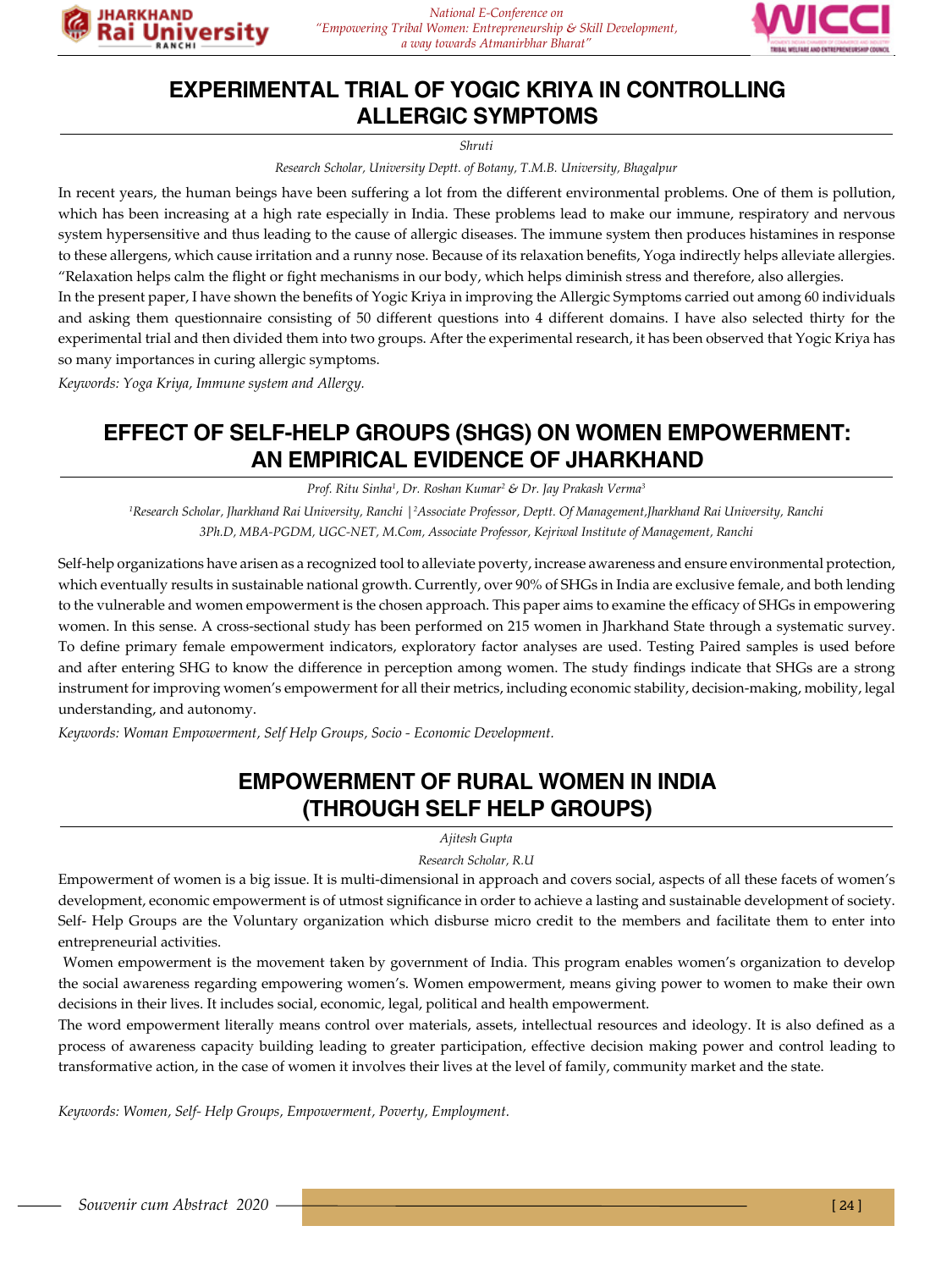

#### **EMPOWERMENT OF TRIBAL WOMEN THROUGH MGNREGA-A STUDY OF MGNREGA IMPLEMENTATION IN JAMTARA**

*Santi Ram Mandal1 & Dr. Roshan Kumar2*

*1 Research scholar, Jharkhand Rai University, Ranchi | 2 Assistant professor, Department of Management, Jharkhand Rai University, Ranchi*

MGNREGA is the job promise plan for rural Indians. It was enacted by legislation on 25 August 2005.The plan provides to a legal guarantee for at least 100 days of the remunerated employ in every financial year to be immature members of any household eager to do unskilled manual work connected to public work at constitutional minimum wage of 120 per day in 2009.

Empowerment especially economic empowerment is the only way by which it can be possible to give equal status to women in a male dominated society. To be empowered, women should come forward and realize that they are not second grade citizen of the society and at the same time also equally capable with men in all aspects of livelihood.

A major steps taken by the Government of India to raise the level of economic status of the Tribal rural people under the Ministry of Rural Development is the Mahatma Gandhi National Rural Employment Guarantee Act (MGNREGA). The implementation of MGNREGA has been positively affecting the rural life as well as empowering the rural people of India in various aspects. This paper will mainly focus on the impact of Mahatma Gandhi National Rural Employment Guarantee Act (MGNREGA) on the empowerment of Rural people in the Jamtara District .It also focus on the prospects and problems of empowerment through MGNREGA and will try to provide some recommendations to overcome the shortcomings.

*Keywords: MGNREGA, Employment Guarantee and Economic Empowerment.*

### **INDIGENOUS CRAFTS BY JHARKHAND TRIBES FOR LIVELIHOOD**

#### *Rahul Khalkho*

*Student of Mining Engineering, Jharkhand Rai University, Ranchi*

India has the largest concentration of tribal population in the world. The tribal are the children of nature and their lifestyle is conditioned by the eco-system. India due to its diverse ecosystems has a wide variety of tribal population. The tribal handicrafts are specialized skills which are passed on from one generation to another and these handicrafts are means of livelihood of the artisans. However, in absence of any organized activity in this sector and the products not being adequately remunerative, there is a possible likelihood of the artisans taking up alternate livelihood options (which may involve migration as well). In such a case this age-old activity will die its own death. At this stage it is very imperative to understand the problems faced by this sector and suggest the strategies for development of tribal handicraft based on which certain policy level interventions need to be taken by the government to sustain the traditional tribal handicrafts. This project finds out different problems associated with Mahali craftsmen engaged in producing bamboo handicrafts in the Kuchu village of Jharkhand. The main objective of the study is to assess the bamboo craft as livelihood options for the Mahali tribal community of Kuchu village, Angara, Jharkhand. Mahali has a distinguished craft heritage. Their rare artistic skill has been streamlined in the manufacture of exquisite household pieces. However, the artisan community faces a number of problems and need intervention to improve their quality of life. The study highlights that the community of the studied village suffers from the supply of raw materials, profitable marketing opportunity, proper skills and awareness related to product development.

This paper attempts to empower and highlights the indigenous craft made by tribes of Jharkhand for satisfying their basic needs of life. Handicrafts in Jharkhand are mostly created by the various tribes and its people. Bamboo work is famous here as the raw material is abundantly available. Some crafts of Jharkhand are intricate works of its tribes. The paper highlights the indigenous industry of local tribes of Jharkhand like bamboo craft, stone carving, clay mask, ornaments etc.

*Keywords: Handicraft, heritage, clay mask, tribal.*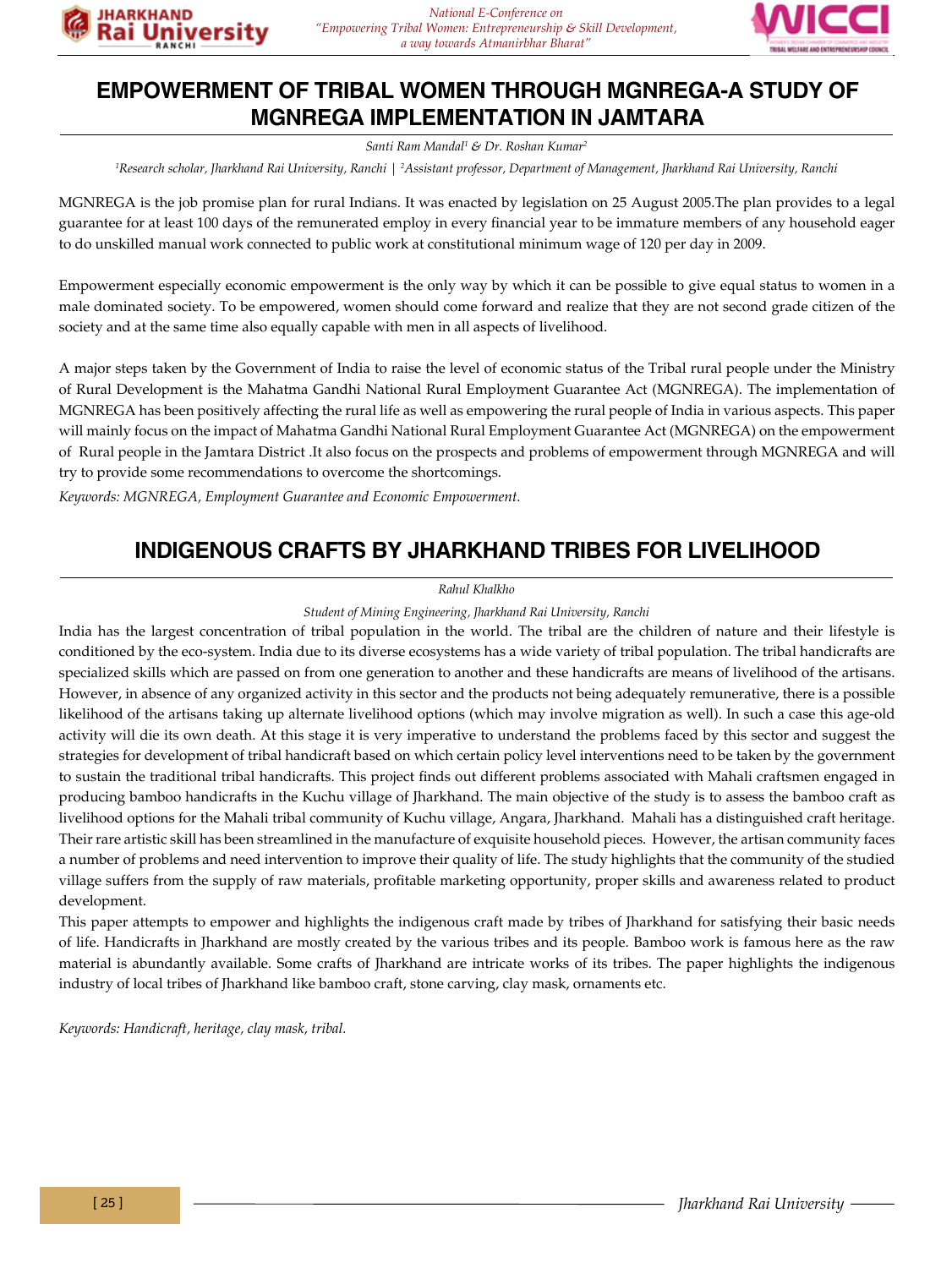



#### **EDUCATION OF TRIBAL CHILDREN IN JHARKHAND**

*Kumar Rahul1 & Sumeet Kishore2*

*1 Trainee, Central Coalfields Limited, Ramgarh | 2Assistant Professor, Jharkhand Rai University, Ranchi*

This paper attempts to examine and understand the low literacy level and education among tribal children in Jharkhand. The paper discusses the role of government, institutions, programmes and linkages between education and development. Various programmes and schemes have been initiated but very few of them have reached the tribal children and benefited them. Many of the programmes did not benefit the tribal community because the programmes were not contextualized and localized considering regional, geographical and physical differences and barriers. Other reasons for not reaching the benefits of the programs to the tribals are lack of political will, corruption, and lesser attention on development in tribal areas. The paper highlights the need for special focus on tribal education, which is inclusive of contextspecifictraditional and innovative interventions.

*Keywords: Tribal, literacy, localized.*

#### **DECENT JOBS INDICATORS IN MGNREGA- AN ANALYSIS OF RANCHI DISTRICT WITH SPECIAL REFERENCE TO WOMEN EMPLOYMENT**

*Jhumur Samaddar1 & Dr. Jyoti Prakash2 1 Research Scholar, Department of Economics, Ranchi University, Ranchi 2 Assistant Prof, Department of Economics, Ranchi University, Ranchi*

Employment generation in an agrarian economy is a herculean task and needs consistent efforts from Government as well as private sector. Where rural poor are concerned the entire task has to be shouldered by the government. There have been many efforts which have been made in this direction- some successful some unsuccessful. But, one of the most successful programmes ever launched by Government of India may be MGNREGA, which provided the poor with 100 days of guaranteed employment. During this phase of the pandemic when many migrants returned home, MGNREGS acted as a life saver and provided employment to many of the needy. But it not important to just provide employment but the need is also to satisfy the indicators of Decent Jobs for women as laid out by International Labour Organisation (ILO). This paper takes a few of those indicators and tries to assess whether they are fulfilled under MGNREGA. For this purpose indicators like Job Card being issued, harassment at worksite, leisure time, and basic amenities at workplace have been studied.

*Keywords: MGNREGA, Job Card, Work Harassment, Decent Jobs, Women Employment.*

#### **EMPOWERMENT OF TRIBAL WOMEN THROUGH ENTREPRENEURSHIP AND SKILL DEVELOPMENT**

*Ajit Kumar Sinha1 , Shri Pal Mishra1 Dr. Kumar Alok Pratap2*

*1 Research Scholar, Department of Management, JRU, Ranchi | 2 Professor, Narayan Academy of Managerial Excellence, Jamuhar, Rohtas*

Empowerment of tribal women refers to socio – economic self-reliance for women, which, in turn, promotes a higher standard of living for the tribal community and an overall economic growth of our country. The role of tribal women is quite demanding & crucial for their families. Hence they need empowerment for betterment of their families and community.

Empowerment of tribal women offers benefits by way of economic opportunity, property rights, political representation of their areas through greater degree of involvement, social equality etc. However, at present, empowerment of tribal women is at a very low level. This is possible only through proper education and varied skill development programs based on resources available in their surroundings. Such programs can help tribal women become confident, self-dependent and enable them to take certain amount of risks, start their own businesses most suitable in their habitats and surroundings, face challenges, provide employment to others and manage their businesses independently. State and Central Governments including NGOs need to take this challenge more aggressively to develop entrepreneurship skills in tribal women with the help of various educational & skill development programs along-with financial support.

This study focuses on factors which shall encourage tribal women to become entrepreneurs in the country with special emphasis on the state of Jharkhand.

*Keywords: Women Empowerment, Women Entrepreneurship, Tribal Women.*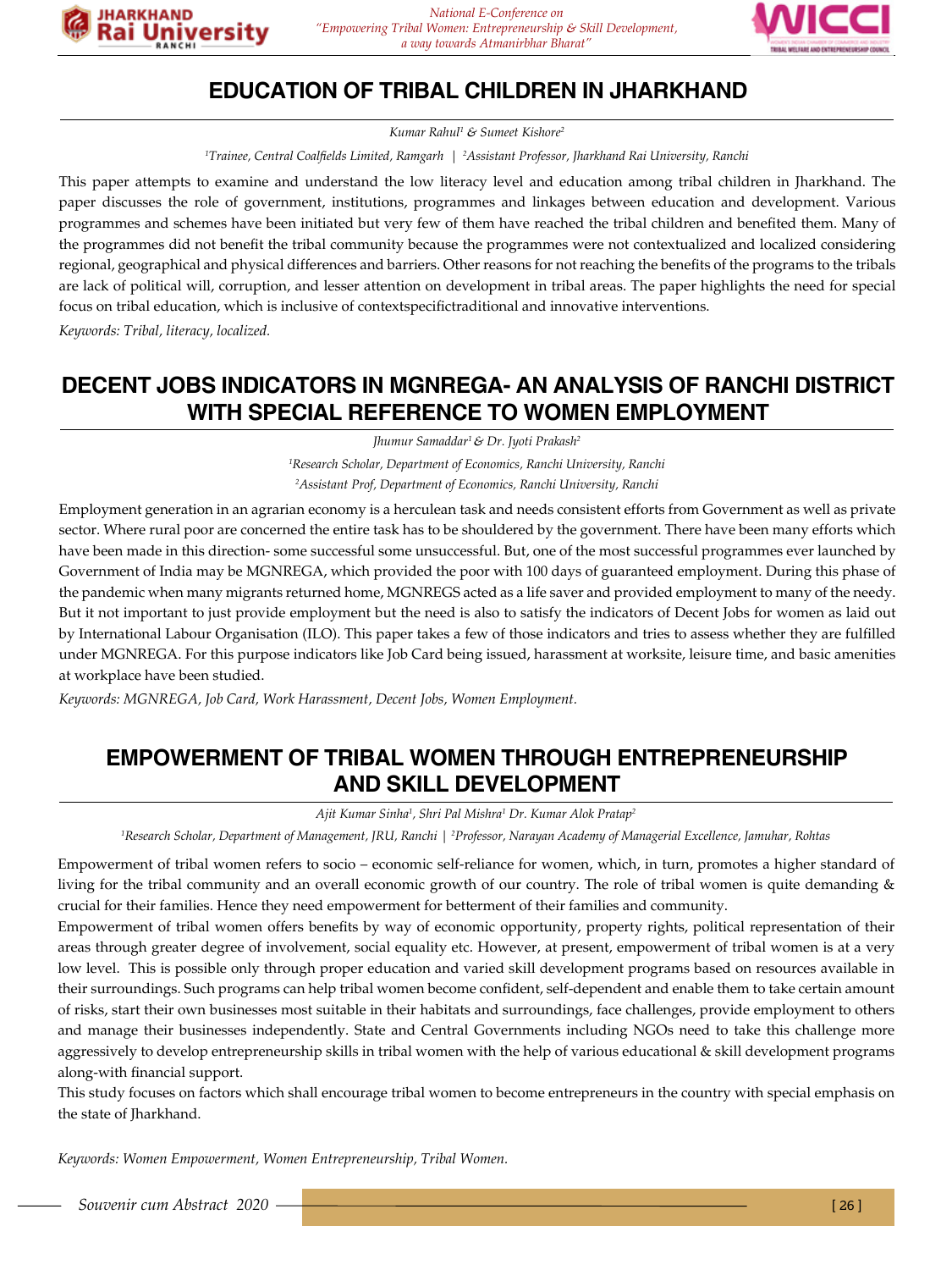



#### **INTEGRATION OF NON-TIMBER FOREST PRODUCTS (NTFPS): A MEANS FOR EMPOWERING THE TRIBAL WOMEN IN SELECTED AREAS OF THE DISTRICT ANUPPUR, MADHYA PRADESH**

*Praveen Shyam1 , Sandeep Kaushik1 , Anil Kurmi2 , S Shweta3*

*1 Department of Environmental Science, Indira Gandhi National Tribal University, Amarkantak (Madhya Pradesh) 2 Krishi Vigyan Kendra, Indira Gandhi National Tribal University, Amarkantak(Madhya Pradesh) 3 Department of Botany, Guru Ghasidas University, Bilaspur, Chattisgarh*

The Amarkantak region, a part of Anuppur district is a unique natural heritage area and is the meeting point of the Vindhya and the Satpura Ranges, with the Maikal Hills being the fulcrum. The strategic geographical location with rich variety of flora and fauna, leading to enchanting flush green forest is inhabited mostly by the Tribal population. The inhabitants mainly reside in extremely backward and remote areas and uses previous technology level in agriculture. In addition to it the primary source of livelihood still revolves around the forests right from food to fodder. The agriculture too is rain-fed and thus the productivity totally depends upon the annual climatic conditions prevailing during the season.As per Provisional population figures of 2011 Census, demographically the female represents nearly fifty percent of the population of the District Anuppur. As per the data available the female literacy is lower as compared to the males. Thus, an add-on source of income employing the tribal womenin terms of Non timber forest products such as lac cultivation, honey bee keeping, cultivation of medicinal plants such as van jeera, mushroom cultivation etc. can be a boon for the marginal and underprivileged Tribal women and inhabitants of the area taking in view the rich flora and fauna resources available in their agriculture domain. The cultivation, processing and marketing of these NTFPs can be a boon for the tribal women of the district Anuppur and will be a mens for their socio-economic upliftment thus empowering them and paving a way for the coming generation.In addition to socio-economic upliftment encouraging NTFPs will act as a tool for the conservation of biodiversity at large and will prevent the displacement/migration of our indigenous communities.

*Keywords: Women Empowerment, Women Entrepreneurship, Tribal Women.*

#### **EMPOWERMENT OF RURAL WOMEN THROUGH FARMER FIRST PROGRAMME IN NAGRI BLOCK OF RANCHI DISTRICT**

*Aloka Bage1 , Niva Bara2 & Mintu Job3*

*1 Senior Research Fellow, BAU, Ranchi | 2 Head, Deptt. of Agril. Extn. & Communication , BAU, Ranchi*

*3 Asstt. Prof. Deptt. of Agril. Engineering, BAU, Ranchi*

 Farmer FIRST Programme is an ICAR initiative to move towards production and productivity through different technological interventions. This programme intends to solving agriculture- related problems through farmer-scientist interface and enhancing income and livelihood of farm families. The study entitled "Empowerment of rural women through Farmer FIRST Programme in Nagri Block of Ranchi District" was conducted four adopted villages Chipra, Kudlong, Piska and Patratoli in Nagri Block of Ranchi District of Jharkhand with the objective to study empowerment of rural women through technological interventions under Farmer FIRST Programme. It was revealed that empowerment of farm women was done by integrating women through initiating special modules for enhancing income, livelihood security and drudgery reduction .

Rural women were motivated to get organized into Self Help Group. There are 4 women SHG's which formed after attending training programme on different value chain management of farm & forest produce rendered by Farmer FIRST Programme, Birsa Aagricultural University, Ranchi. Masala Grinder provided to SHG's for Post Harvest activities and value addition of crop & vegetables like ragi flour, wheat flour, maize flour, turmeric powder and mixture etc. For reducing drudgery in farm and home activities small farm implements i.e. naveen sickle, maize sheller, dutch hoe, dryland weeder, grabber etc. were introduced. It was observed that improved implements were found to be superior than traditional implements. Work efficiency of naveen scikle (0.52 acreday), maize sheller (90 kg /day), dutch hoe (0.12 acre/ day), dry land weeder (0.18 acre/day) and grabber (0.17 acre/day) were recorded. As drudgery was reduced, rural women were able to utilize their time in other farm activities. For unemployed female youths and rural women, Farmer FIRST Programme have established Office cum Custom Hiring Centre and rendered different all listed equipments and grinder also. Custom Hiring Centre is run by the SHG's themselves by appointing the office bearers.

It can be concluded that technological interventions have positive effects on empowerment of rural women and able to enhance income, food, nutrition & livelihood security and drudgery reduction.

*Keywords: Drudgery Reduction, Post Harvest, Entrepreneurship Development.*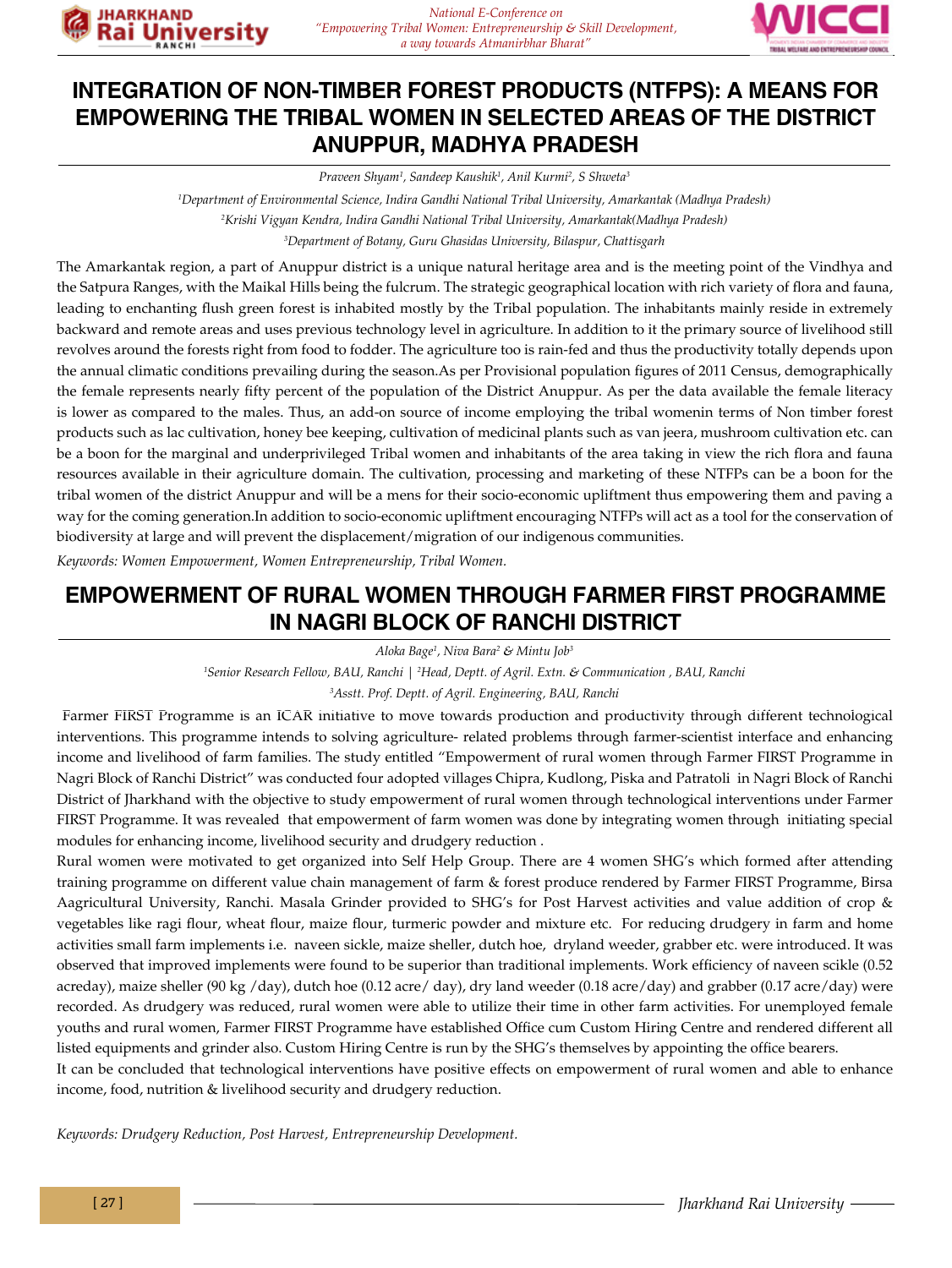*Jharkhand Rai University express heartfelt appreciation to all authors and reviewers of*

I.

# **National E-Conference on**

**"Empowering Tribal Women: Entrepreneurship & Skill** 

**Development, a way towards Atmanirbhar Bharat"**

*Thank you Authors and Reviewers!!!*